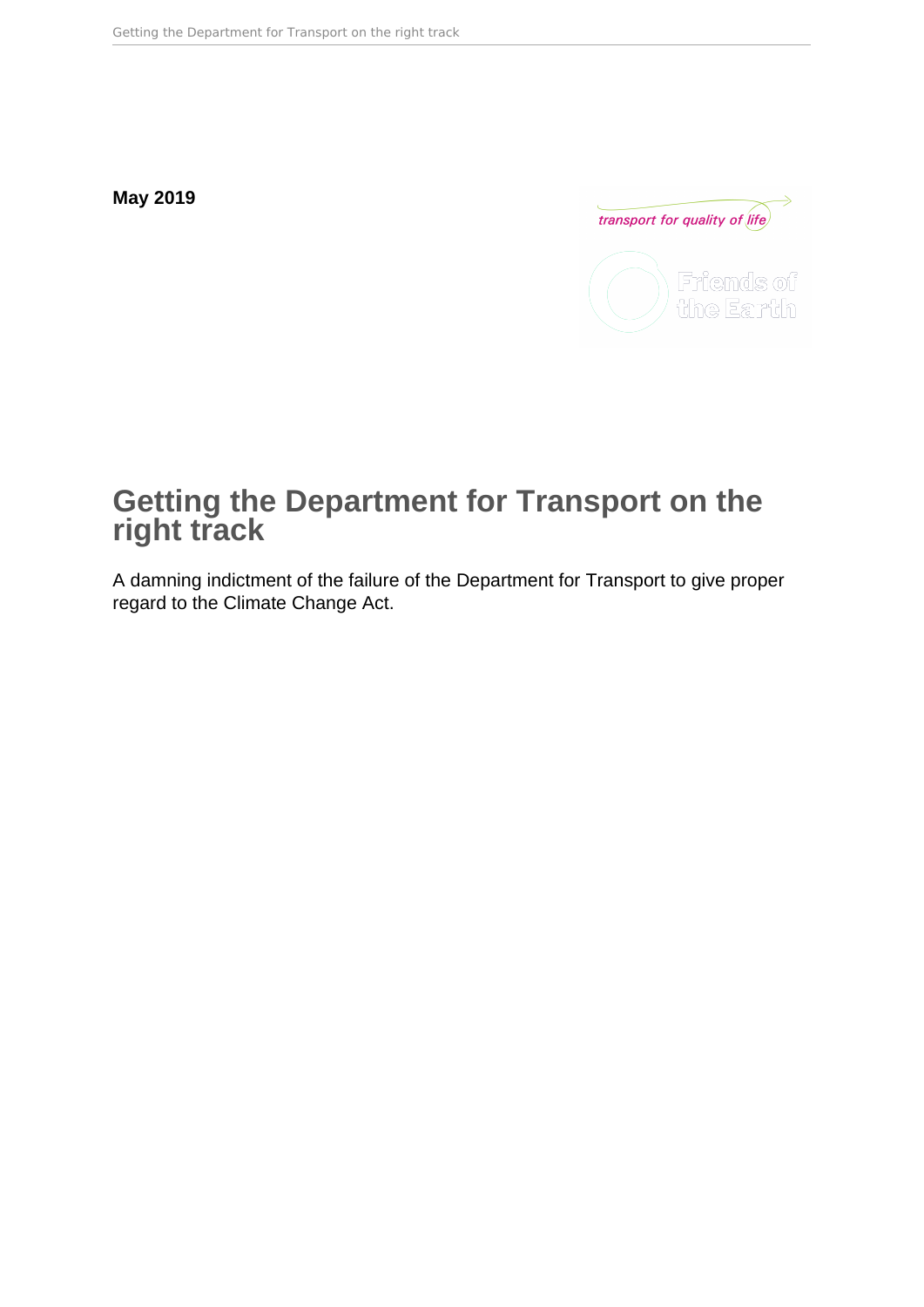- <span id="page-1-0"></span>1. Summary
- 2. Introduction
- 3. [Carbon reduction should be a key policy requirement](#page-2-0)
- 4. [Accountability: carbon budgets](#page-3-0)
- 5. [Collaboration](#page-5-0)
- 6. [Effectiveness: strategies and plans should have a carbon audit](#page-6-0)
- 7. [A fit-for-purpose scheme appraisal method](#page-7-0)
- 8. [Funding](#page-8-0)
- 9. [Conclusions](#page-9-0)
- 10. [Acknowledgements](#page-10-0)

# Summary

This paper, written by Lisa Hopkinson and Lynn Sloman from Transport for Quality of Life, is a damning indictment of the failure of the Department for Transport (DfT) to give proper regard to the Climate Change Act in its governance of transport.

The legally binding Climate Change Act's intention was to ensure that decisions across government contributed appropriately to the UK reducing its cumulative emissions in line with agreed targets. Yet as this paper demonstrates, the Department for Transport has side-lined climate change in its strategies, plans and guidance to local authorities and bodies such as Highways England.

In other words, the Department for Transport has gone rogue on climate change.

The paper identifies what institutional changes are needed to bring the department back on track.

# Introduction

This is the fifth in a series of eight papers commissioned by Friends of the Earth on the transport policies that are needed to cut carbon emissions in line with the Paris Agreement. The first paper showed that we will need to reduce demand for car travel significantly, in addition to a rapid transition to electric vehicles, if we are to limit global warming to  $1.5^{\circ}$  $1.5^{\circ}$ C above pre-industrial levels.

Achieving the necessary reductions in road traffic and carbon while meeting people's travel needs will require a realignment of funding priorities and the right institutional structures and governance. Unfortunately many elements of good governance are lacking in the current system of transport governance: in particular, clear goals and vision; leadership; accountability; effectiveness; and transparency.

This paper looks at what can be done to create a governance system that can deliver high quality, low or zero carbon road transport.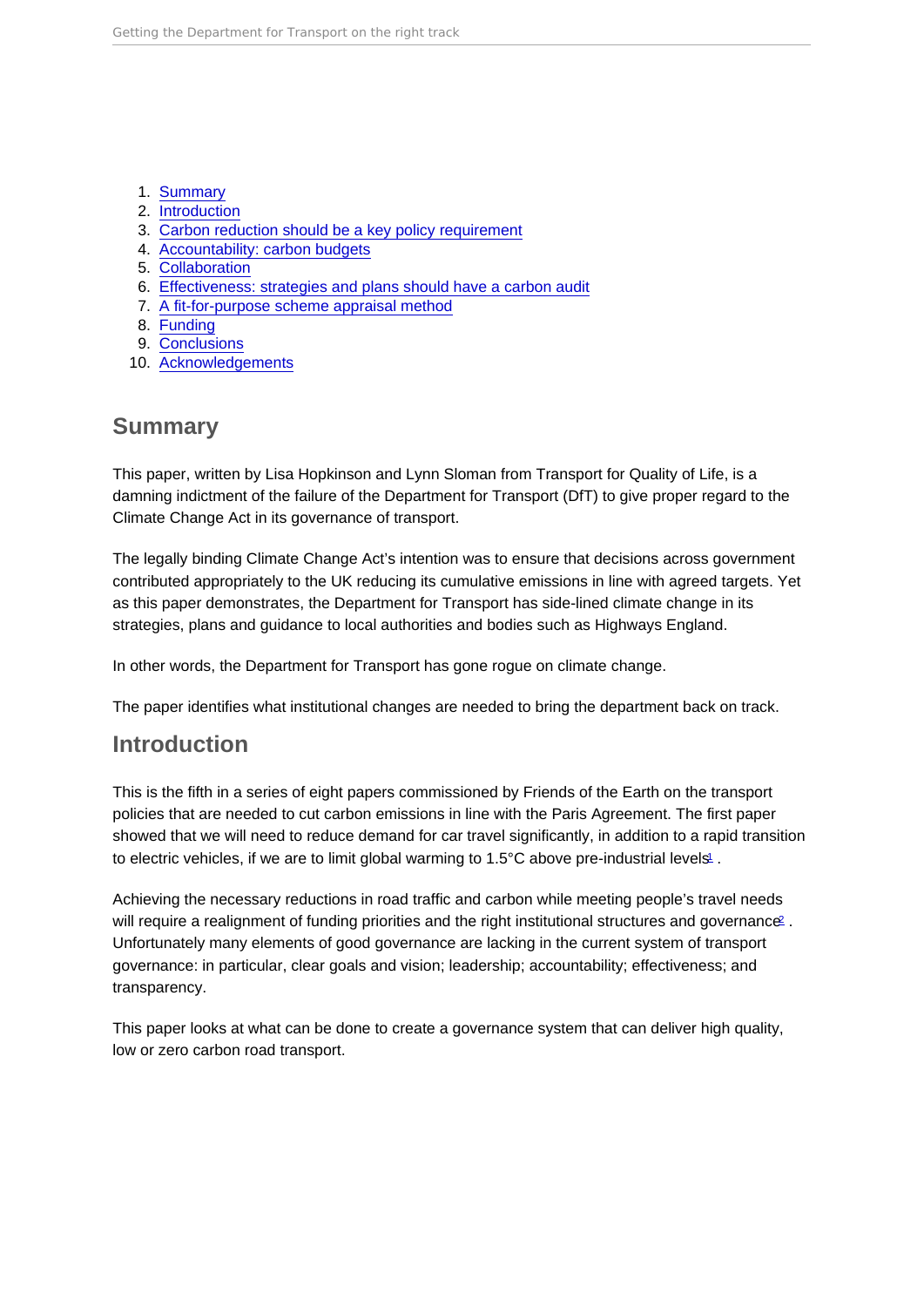# <span id="page-2-0"></span>Carbon reduction should be a key policy requirement

Because the consequences of climate change are so serious, we need the government to make it a top priority to reduce carbon emissions.

This is especially important for transport because it is the largest single contributor to emissions and there is a large and growing gap between emissions and targets.

Radical, Paris-aligned carbon reduction should therefore be a primary requirement of transport policies and plans at all levels.

### Benefits of reducing emissions

Action to reduce traffic and carbon emissions would also benefit public health, improve air quality, make roads safer, be more equitable, improve quality of life, and support local economies.

### Transport policy shifts away from carbon reduction

Unfortunately since 2010 there has been a shift in UK transport policy goals away from reducing carbon. Currently, enhancing economic development and reducing congestion are primary goals of transport policy.

There has been a move back to a policy of building more road infrastructure, in the belief that this will deliver on current goals<sup>[3](#page-11-0)</sup>. This belief persists despite scant evidence of benefit to local economies<sup>[4](#page-11-0)</sup> and a wealth of evidence stretching back nearly one hundred years that building more roads increases traffic $\overline{5}$  $\overline{5}$  $\overline{5}$ .

Key national and sub-national road transport policies and strategies in England that purportedly prioritise economic growth and congestion, while failing to address carbon reduction, include the Transport Investment Strategy  $6$ , National Policy Statement (NPS)  $7$  for national networks  $8$ , Strategic Transport Plans of the Sub-national Transport Bodies (STBs) and Major Road Networks (MRN) guidance  $10$ .

Where transport carbon is mentioned or addressed directly by government, as in the Road Investment Strategy (RIS) [11](#page-11-0) [12](#page-12-0) , Clean Growth Strategy and Road to Zero Strategy , it is asserted or assumed that a shift to electric vehicles will enable carbon goals for surface transport to be met.

There is little recognition that the Road Investment Strategy will in fact generate more road traffic and increase carbon emissions<sup>[13](#page-12-0)</sup>. Nor is there acknowledgement that even with quicker take-up of electric cars than currently proposed, carbon budgets cannot be met unless traffic volumes fall<sup>[14](#page-12-0)[15](#page-12-0)</sup>.

Unlike England and Northern Ireland<sup>[16](#page-12-0)</sup>, the Scottish<sup>[17](#page-12-0)</sup> and Welsh<sup>[18](#page-12-0)</sup> Governments have made carbon reduction a key transport policy goal. Putting carbon reduction centre-stage, as the Scottish and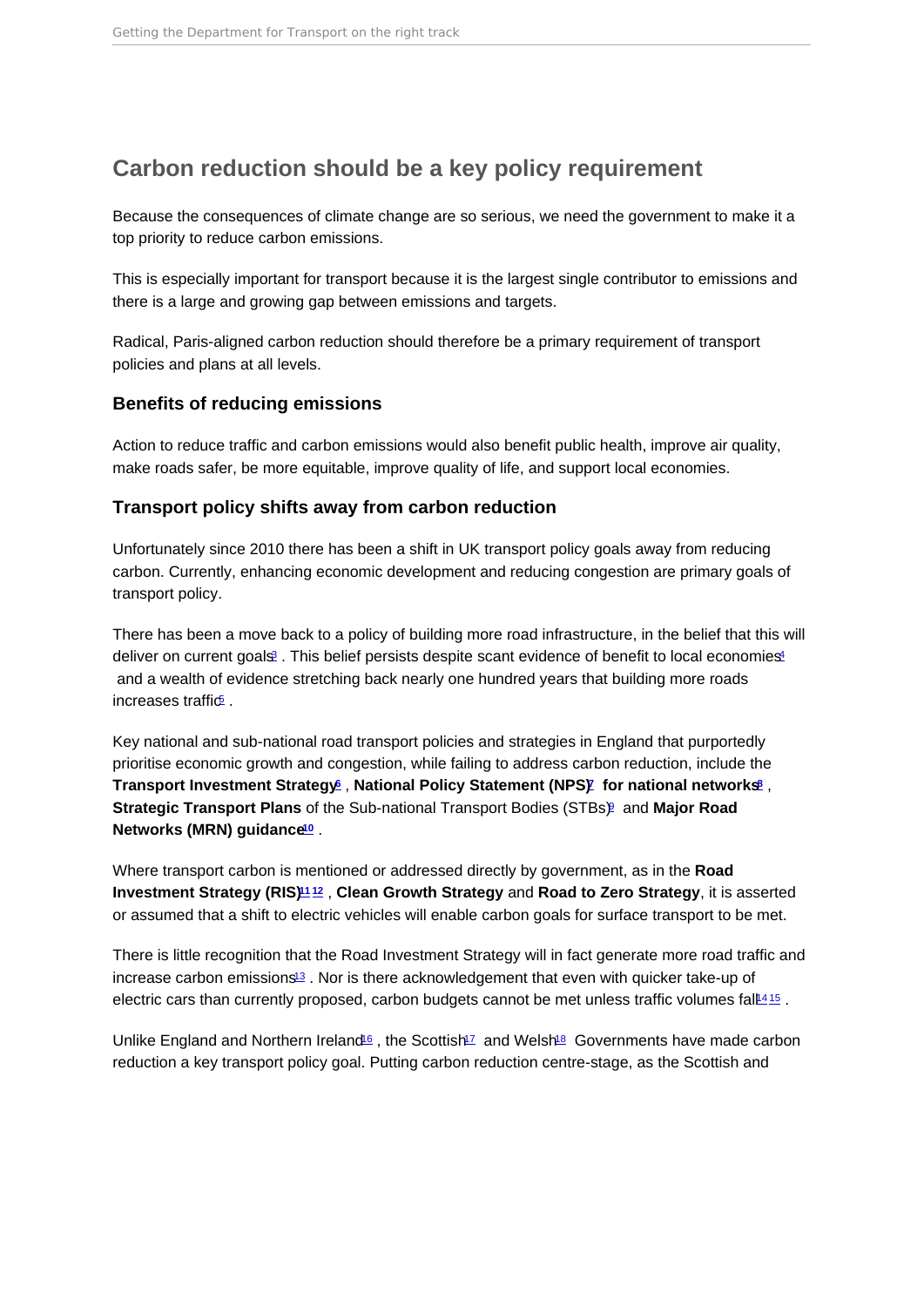<span id="page-3-0"></span>Welsh governments have done, is an essential first step the UK government has to take.

# Accountability: carbon budgets

Once there is a policy requirement at national level to reduce transport carbon, the next step is to establish a coherent framework of accountability for its delivery.

UK carbon reduction targets and budgets<sup>[19](#page-12-0)</sup> should be translated into targets and budgets for government departments and regional and local bodies.

This does not happen at present. Instead, a multitude of national, regional and local bodies have responsibility for transport policies that will affect carbon emissions but with no guide to how much they need to achieve, or by when<sup>[20](#page-12-0)</sup>. This fuzzy accountability means that, in effect, nobody is responsible<sup>[21](#page-12-0)</sup>.

#### Main problems

There are three main problems:

There is no overarching assessment showing how all transport carbon emissions (from surface transport and domestic and international aviation and shipping) will be cut in order to meet current climate targets, let alone Paris-aligned ones<sup>[22](#page-12-0)</sup>.

At national level , the Department for Transport (DfT) has only vague commitments in its strategic objectives to make sure transport is sustainable<sup>[23](#page-12-0)</sup>.

Highways England (HE) has no accountability for the carbon impact of traffic on the Strategic Road Network (SRN)<sup>[24](#page-12-0)</sup> and other departments whose policies affect transport carbon also have no accountability<sup>[25](#page-12-0)</sup>

In Wales there is little linkage between Welsh government carbon targets and local implementation<sup>[26](#page-12-0)</sup> . Northern Ireland has yet to develop its own climate legislation or targets<sup>27</sup>. Scotland fares slightly better with a duty for public bodies to help achieve carbon targets. Though how this is enforced is unclea $28$ .

The situation is no better at local level . Mechanisms to measure local action in England against national carbon targets were removed in 2011. There are no longer agreements between government and local authorities to reduce carbon emissions in local areas<sup>[29](#page-13-0)</sup>.

While some authorities have developed their own targets, there is no way for them to know if the chosen target is too high (or too low), and no way to allocate transport emissions between local and strategic roads. Instead, local contributions "are left to be defined or divined"<sup>[30](#page-13-0)</sup>.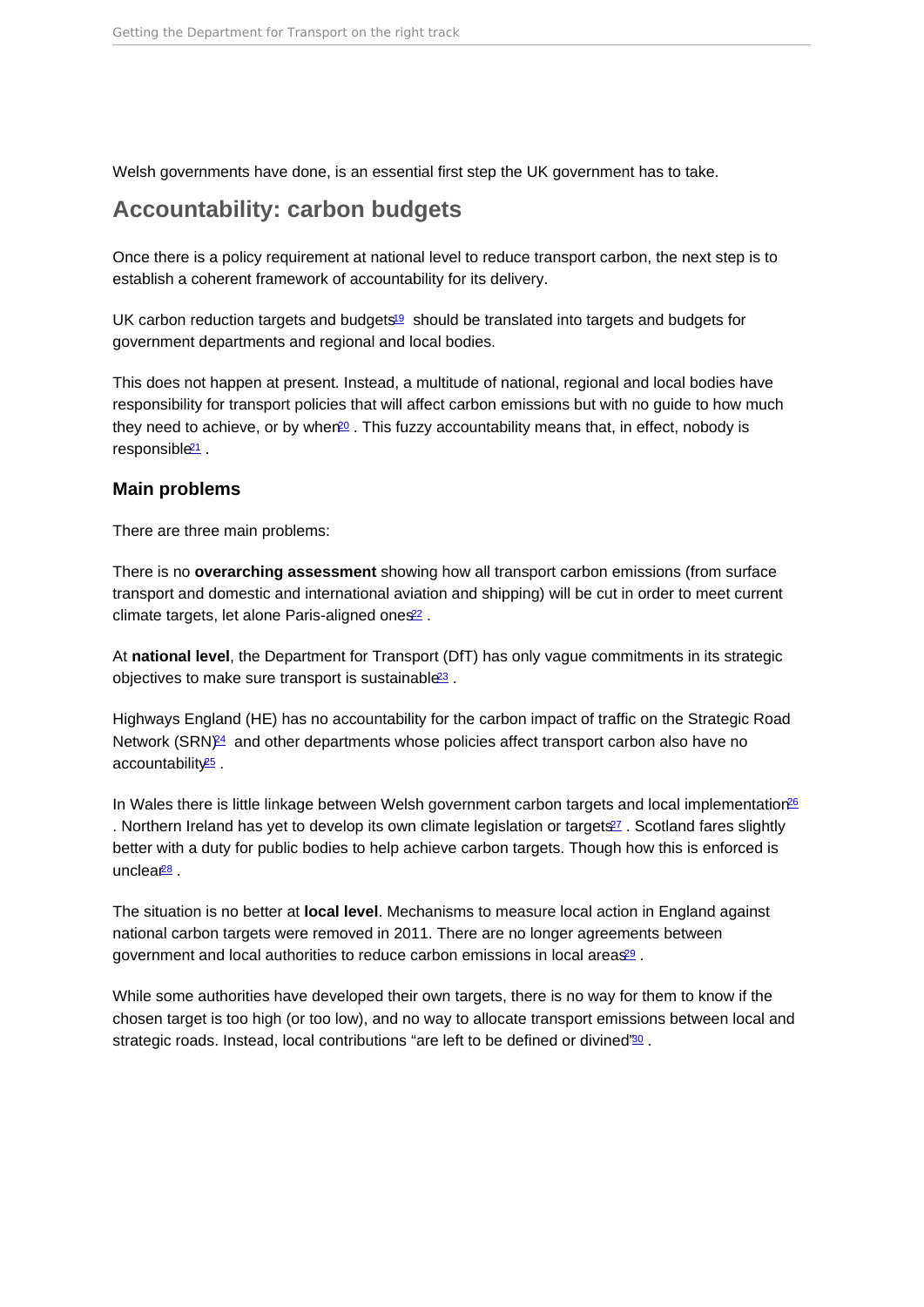<span id="page-4-0"></span>Local action on climate change is now generally in spite of, rather than because of, national policy<sup>[31](#page-13-0)</sup>.

### Binding budgets

The introduction of binding departmental, regional and local carbon budgets would provide an essential link between national carbon targets and implementation at all levels.

A 2009 government White Paper proposed that all the major government departments be allocated their own carbon budgets and produce a plan to show how they would stay within budge $\ell^2$ . Thus DfT was allocated the majority of the carbon budget for transport, with other departments given smaller allocations depending on their share of responsibility<sup>[33](#page-13-0)</sup>.

If this in fact happened, every major decision would take account of the impact on the carbon budget as well as the financial budget. Departmental budgets like this are even more urgent now than they were 10 years ago. They would provide departments, including DfT, with a clear role and impetus to reduce carbon.

Given that over one third of road mileage<sup>[34](#page-13-0)</sup> (and therefore a similar proportion of road carbon emissions) takes place on the SRN, DfT should set carbon budgets for Highways England, consistent with national revised budgets. These should be written into HE's licence and HE should be repurposed accordingly.

### Local and regional carbon budgets

The 2009 White Paper also discussed new powers and flexibilities for local authorities to support their role in meeting national carbon budgets. It follows that DfT should work with regional and local transport bodies to agree how to allocate carbon budgets at regional and local level.

There would also need to be some form of sanction for failing to comply with budgets<sup>[35](#page-13-0)</sup>. However DfT should be responsible for ensuring that overall transport emissions do not exceed the national budget.

At regional level, new statutory bodies (eg Energy for the North), could be set up to take overall responsibility for regional carbon budgets<sup>[36](#page-13-0)</sup>. Alternatively the existing STBs in England (eg Transport for the North) or Combined Authorities<sup>[37](#page-13-0)</sup> could be given a transport carbon budget.

At local level some local authorities have already developed carbon budgets, in spite of a lack of support from government.

For example, the Lake District National Park Authority (LDNPA) pioneered the first carbon budget in 2010<sup>88</sup>. It set a target to reduce carbon emissions (measured on a consumption basis), developed an Action Plan and monitors the carbon savings annually<sup>89</sup>. However, the LDNPA's limited powers to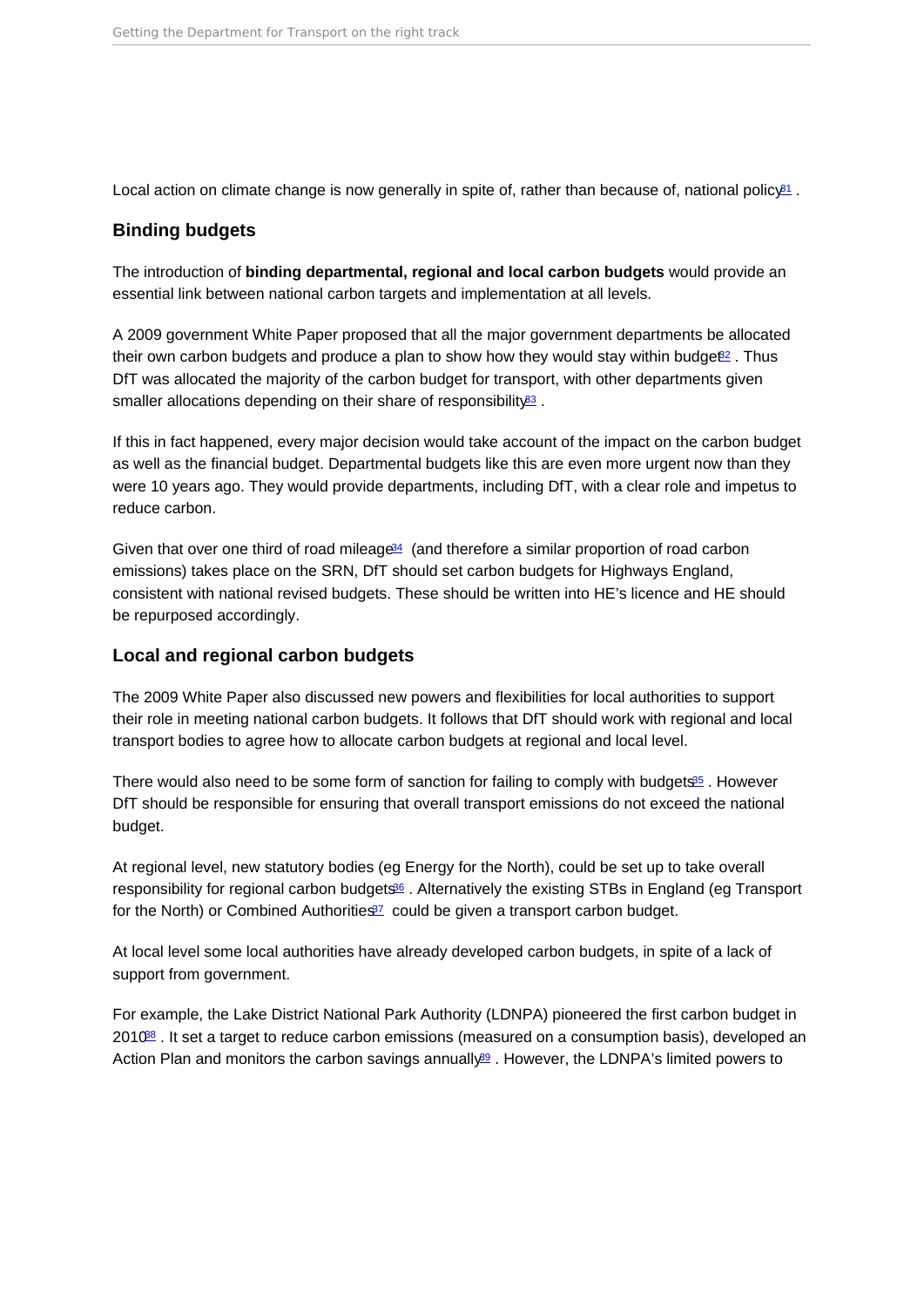<span id="page-5-0"></span>control the main (predominantly transport) sources of carbon, and lack of funding, has meant that progress has flat-lined<sup>[40](#page-13-0)</sup>.

### Zero carbon pledges

A growing number of towns and cities have adopted zero carbon pledges and plans, spurred on by the Paris Climate Agreement.

Greater Manchester Combined Authority and Manchester City Council have both pledged to become carbon neutral by 2038 with annual cuts in CO<sub>2</sub> of 15% and 13% respectively<del><sup>11</sup></del> . Both are developing action plans detailing how they can stay within their Paris-aligned carbon budgets which they consider will make the city more attractive, liveable and prosperous<sup>[42](#page-13-0)[43](#page-14-0)</sup>.

This political buy-in is essential to the success of a carbon plan $44$ . Many other local authorities and Combined Authorities are aiming to become climate neutra $45$ , though generally with less developed plans, powers and funding than Manchester.

### Collaboration

Having carbon targets that are aligned at all levels would foster a culture of collaboration, which in turn would encourage more ambitious climate strategies<sup>[46](#page-14-0)</sup>.

Norway offers a good example of how this could work. There agreements between the national, regional (county) and local (municipality) levels of government on urban development, environment and transport promote economic growth without traffic growth<sup>[47](#page-14-0)</sup>.

This stems from a 2012 parliamentary climate agreement which stated that any population growth in the largest Norwegian cities could not result in any growth in road traffic<sup>[48](#page-14-0)</sup>. This zero-growth objective is also part of the Norwegian national transport plan.

The Norwegian government has introduced measures which support the zero-growth objective including planning and land use controls<sup>[49](#page-14-0)</sup>.

It gives regions increased responsibility for budgets so they can balance priorities between public transport, cycling, road safety and roads<sup>[50](#page-14-0)</sup>.

There are Urban Growth Agreements between municipal, regional and state authorities over landuse and transport-system development. The agreements are normally for 7-year periods and include national funding of transport infrastructure and public transport services, provided that the local authorities have set zero-growth as an objective and can demonstrate how this will be achieved. Studies are prepared to demonstrate different options to achieve the zero-growth objective<sup>[51](#page-14-0)</sup>.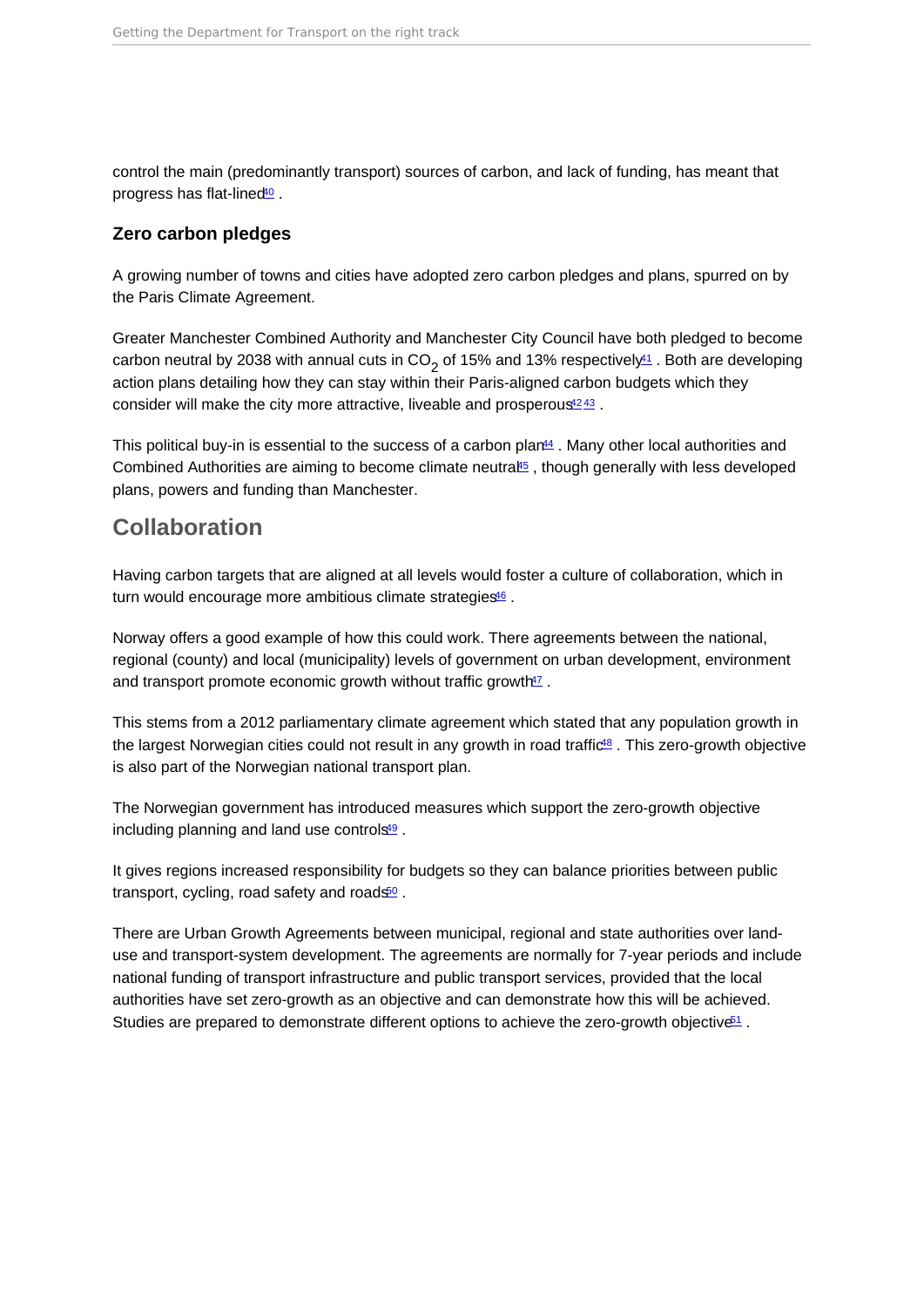<span id="page-6-0"></span>There are existing powers in UK law which could be used to set traffic reduction targets, analogous to the zero-growth objective in Norway<sup>[52](#page-14-0)</sup>. Government funding for local transport infrastructure and public transport services could be dependent on demonstrating packages that can achieve a zero or negative traffic growth target.

### Effectiveness: strategies and plans should have a carbon audit

All transport strategies and plans, including the RIS, Road to Zero Strategy , and NPS for National Networks , should be subject to a carbon test. This would check (a) whether they include a carbon reduction target and pathway and (b) whether their carbon impacts have been audited to confirm they are consistent with this target and pathway<sup>[53](#page-14-0)</sup>.

There should be no further funding for RIS2 until it has passed the carbon test ---ie until a carbon reduction target and pathway for the SRN has been set and RIS2 has been modified to make it complian $t\frac{64}{5}$ .

The NPS for National Networks, which has many other problems, will require a significant rewrite<sup>[55](#page-14-0)</sup>. The NPS guidance that road schemes should not be rejected on grounds of increased carbon emissions unless the increase is "so significant that it would have a material impact on the ability of Government to meet its carbon reduction targets" should be immediately withdrawn<sup>66</sup>.

This policy has led to the carbon impacts from individual road schemes effectively being ignored despite the significant cumulative impacts<sup>[57](#page-14-0)</sup>.

Carbon audits should quantify emissions in use from new (or existing) roads. This needs to be done at the strategy stage to avoid wasting time and resources developing non-compliant transport schemes<sup>88</sup>. They should also include the significant embodied emissions associated with new infrastructure<sup>[59](#page-15-0)</sup>, as recommended by a cross-party group of MPs<sup>[60](#page-15-0)</sup>.

### Carbon reduction pathways

At sub-national level, carbon audits of transport strategies have already been done by Transport for London (TfL) and Transport for the North (TfN $)$ <sup>[61](#page-15-0)</sup>.

In London the Mayor's Transport Strategy provides fully quantified carbon emissions reductions for specific measures and reduction targets<sup>[62](#page-15-0)</sup>.

TfN's transport strategy contains a commitment, obtained following lobbying by transport activists, to set a carbon reduction pathway that is compatible with national targets for carbon reduction<sup>[63](#page-15-0)</sup>. Preliminary estimates indicate that adopting this carbon reduction pathway could save over 50 MtCO  $_{2a}$  across the region in the next decade<sup>4</sup>. An additional clause was added that the transport strategy programmes and schemes already included in the published Investment Programme would be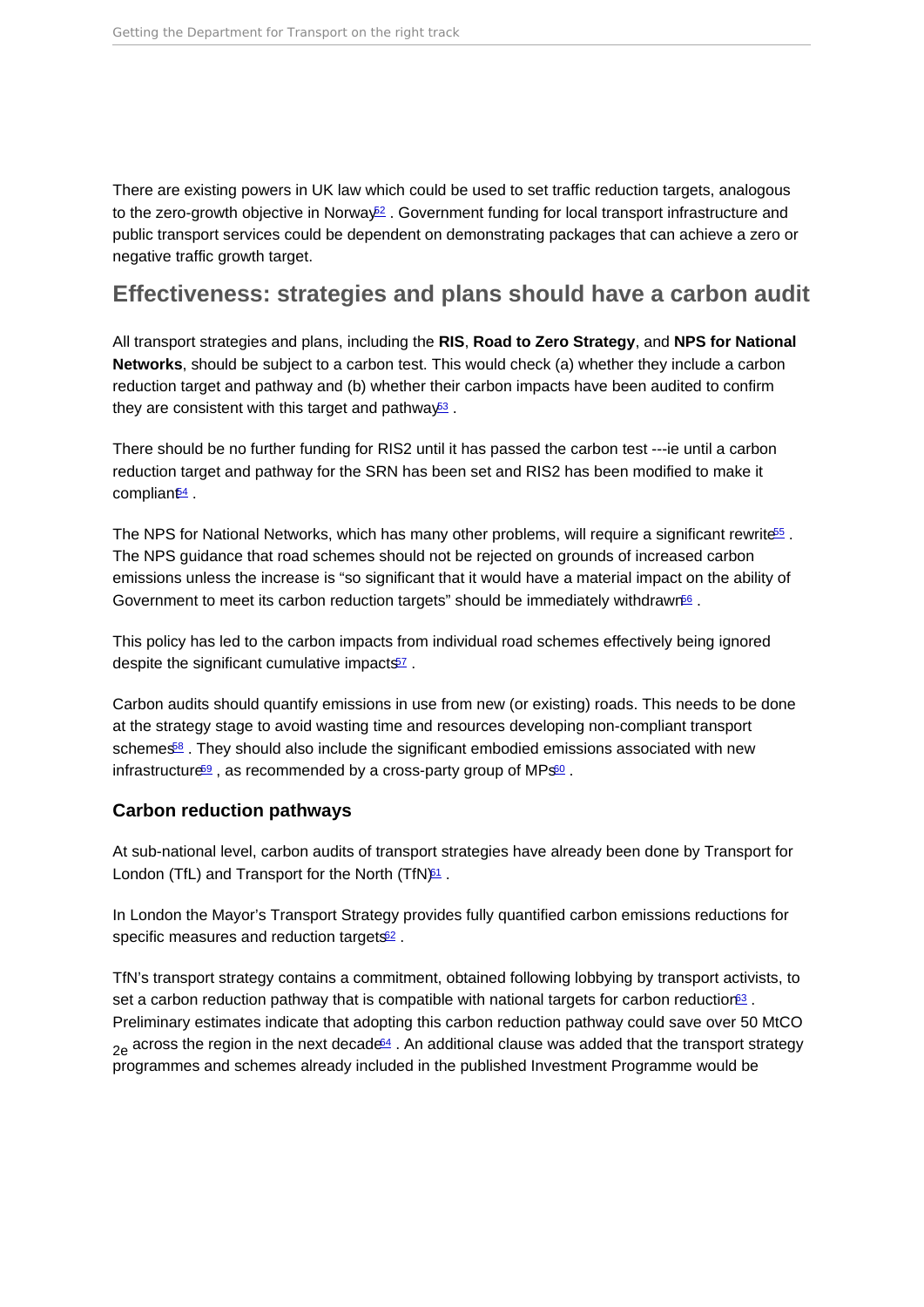<span id="page-7-0"></span>constrained in due course to fit the carbon pathway<sup>[65](#page-15-0)</sup>.

By law, the transport strategies of statutory STBs must have regard to the carbon impacts associated with implementation of the strategy and the Climate Change Act targets<sup>[66](#page-15-0)</sup>. The law also appears to require the relevant local authorities to set their transport policy in line with the STB strategy $67$ .

To give added weight to these legal duties, the Government should direct STBs to ensure that all transport strategies and investment programmes show full compliance with national carbon targets<sup>88</sup>.

This would have profound implications for the schemes proposed throughout the STB region and at district level, including proposed new roads.

Suitable performance metrics will also need to be introduced to monitor carbon reduction on an annual basis, so that strategies can be adjusted accordingly $69$ . For example it is vital that RIS2 has a performance indicator for road user emissions (not just construction and operational emissions) and a target that is Paris-compliant<sup>o</sup>.

# A fit-for-purpose scheme appraisal method

In developing their carbon-compliant strategies, transport bodies need some way of assessing which individual schemes can best meet carbon and other public policy goals, including value for money. This will require significant reform of the current transport appraisal methodology and the way it is applied.

In theory, transport appraisal begins with an option generation stage which considers "all modes, infrastructure, regulation, pricing and other ways of influencing behaviour" to address a defined problem<sup>11</sup>. In practice, it is common for a very limited range of options to be appraised (eg Route A or Route B for a new road with no non-road options). Where alternative options are proposed by local communities, these are generally ignored<sup>2</sup>. Regulation or pricing to manage demand are rarely considered.

The next stage under the current approach is to undertake detailed appraisal of the most promising options. A major part of this is an analysis of costs and (monetisable) benefits of a scheme<sup>[73](#page-16-0)</sup>, resulting in a benefit-cost ratio - a single number that is supposed to show whether the scheme represents value for mone  $y^2$ .

#### Bias in favour of road building

However cost-benefit analysis has built-in biases that favour road schemes over other options. It has been criticised repeatedly for its perverse logic<sup> $5$ </sup>, double counting<sup> $6$ </sup>, and the high importance given to time savings of a few minutes for millions of motorists $778$  $778$ . When combined with over-estimated forecasts of traffic growth<sup>[79](#page-16-0)</sup>, these aggregated notional time savings translate into enormous benefits which generally account for the vast majority of predicted monetised benefits from road schemes<sup>60</sup>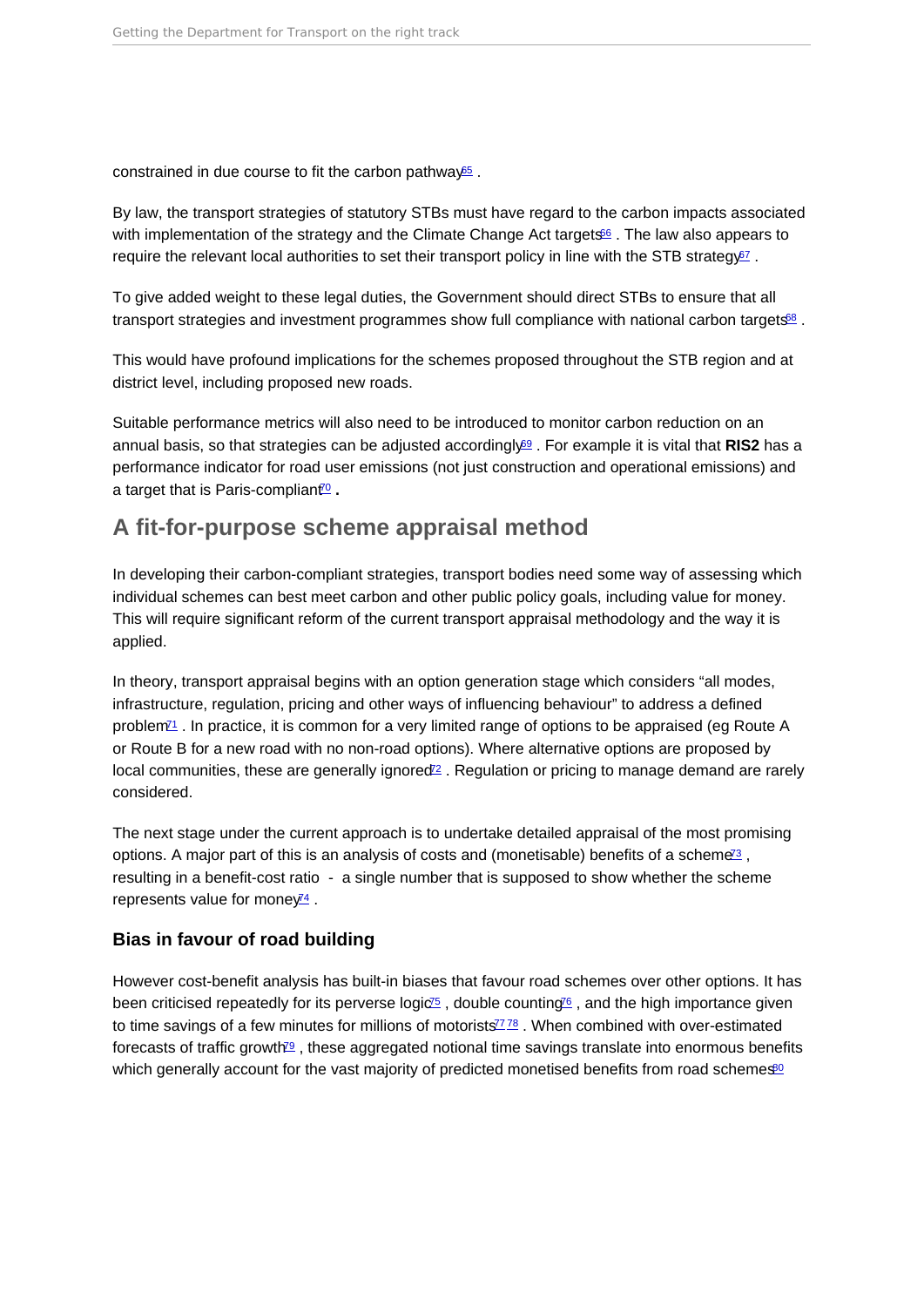In a comparison of the appraisal of three alternative transport projects in North West England, over 90% of the benefits of the road scheme were due to notional time savings, while the cost of increased CO<sub>2</sub> was put at less than 1% of the time saving benefits $^{\underline{31}}$  .

### Cost of carbon emissions underestimated

By contrast, the assigned cost of carbon emissions is severely underestimated and costs of carbon emissions in future years are heavily discounted $82$ . The high rate of discounting coupled with the uncertainty of carbon costs in the long period over which the disbenefit is calculated (generally 60 years for road projects) also makes the accuracy and ethics of the economic appraisal highly questionable<sup>[83](#page-17-0)</sup>.

This bias towards time savings and the discounting of carbon impacts means that environmentally damaging road projects that increase carbon emissions continue to get approved.

The current predict and provide/cost-benefit appraisal process needs to be replaced with a transparent approach which gives more weight to carbon impacts and is not biased towards roadbuilding.

Some possible approaches include backcasting $4$  or a multi-criteria analysis (MCA) that makes the options and their contribution to different criteria explicites. The latter is the approach adopted by the Mayor of London's Transport Strategy which has clear targets for carbon and a system of monitoring, appraisal and evaluation to ensure delivery stays on track<sup>66</sup>.

It was also the approach used to compare the proposed M4 Corridor around Newport in Wales with an alternative package of public transport and active travel measures. The analysis showed that a comprehensive alternative transport package would not only significantly outscore the preferred M4 Route but would cost a fraction of the £1.4 billion designated for the M4<sup>[87](#page-17-0)</sup>.

Note that if an MCA approach was adopted, only schemes that enabled compliance with carbon targets should be taken forward.

# Funding

<span id="page-8-0"></span>.

Local authorities have considerable scope to influence transport carbon emissions through land use and transport planning, yet in recent years have lost power and funding to unelected Local Enterprise Partnerships (LEPs)<sup>[88](#page-17-0)</sup> .

Despite a lack of transport planning expertise, LEPs now manage the bulk of the capital funding for local transport projects<sup>[89](#page-17-0)</sup>. The majority (ca. 65%) of LEP funds are spent on road projects<sup>80</sup>, and much of the remaining funding also goes to schemes that exacerbate car dependency and carbon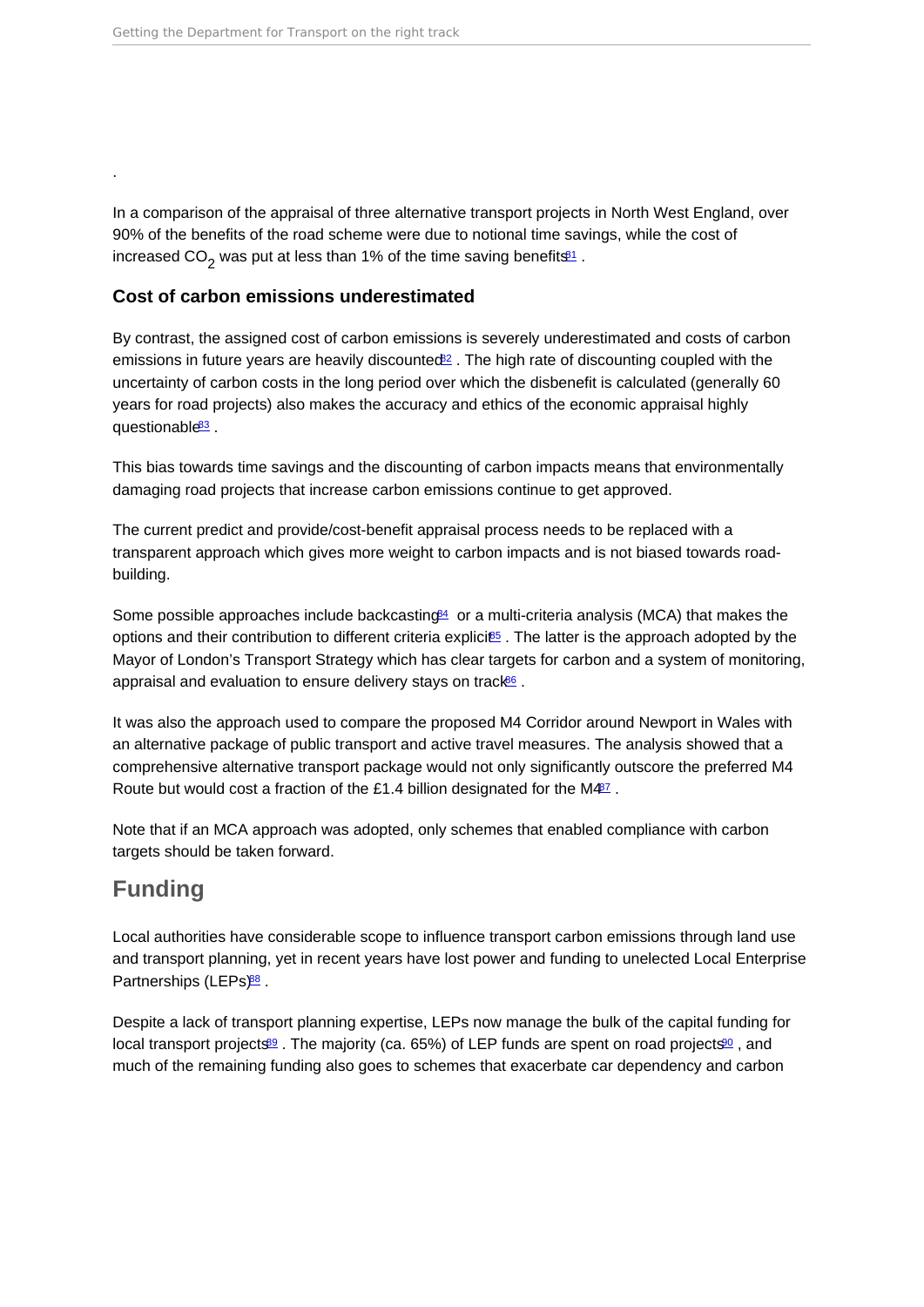<span id="page-9-0"></span> $emission \tfrac{91}{5}$  $emission \tfrac{91}{5}$  $emission \tfrac{91}{5}$ 

Serious concerns have been raised about the LEPs' lack of transparency, ineffectiveness and lack of accountability and even LEPS themselves "have serious reservations about their capacity to deliver"<sup>[92](#page-17-0)</sup>  $93.94$  $93.94$  $93.94$ . Few appear to have any carbon reduction targets  $95$ .

Compared with LEPs, local authorities are more transparent and accountable, have the necessary transport planning expertise, can integrate transport with land planning, and can balance social and environmental aims with economic goals.

In view of this and the already serious concerns about LEPs' effectiveness, the funding powers for transport planning should be removed from LEPs and returned to County/ Unitary Councils, Combined Authorities and STBs (led by local authorities not LEPs). This would mean that funding for local transport was under the control of the bodies that would be responsible for achieving carbon budgets<sup>[96](#page-18-0)</sup>.

### **Conclusions**

Must do actions on governance to reduce transport carbon:

Make radical reduction of transport carbon emissions a key policy requirement of all national, subnational and local transport policy and plans.

Prepare a national assessment showing how all transport carbon emissions (from surface transport and domestic and international aviation and shipping) will be reduced in line with Paris-aligned climate targets.

Allocate departmental carbon budgets to all major government departments, including DfT, and require them to produce a plan to show how they will stay within their budgets.

Include in Highways England's licence a carbon budget for the Strategic Road Network (including emissions in use from new and existing roads, and embodied emissions) consistent with national revised budgets.

Develop regional and local carbon budgets , with sanctions for non-compliance.

Require all national and sub-national transport strategies and plans including Road to Zero, RIS, the NPS for National Networks and transport strategies of Sub-national Transport Bodies(STBs) to have a comprehensive carbon audit to ensure that the measures proposed are compatible with Parisaligned carbon budgets. Strategies should be modified or rewritten where necessary and monitored against year by year reduction targets.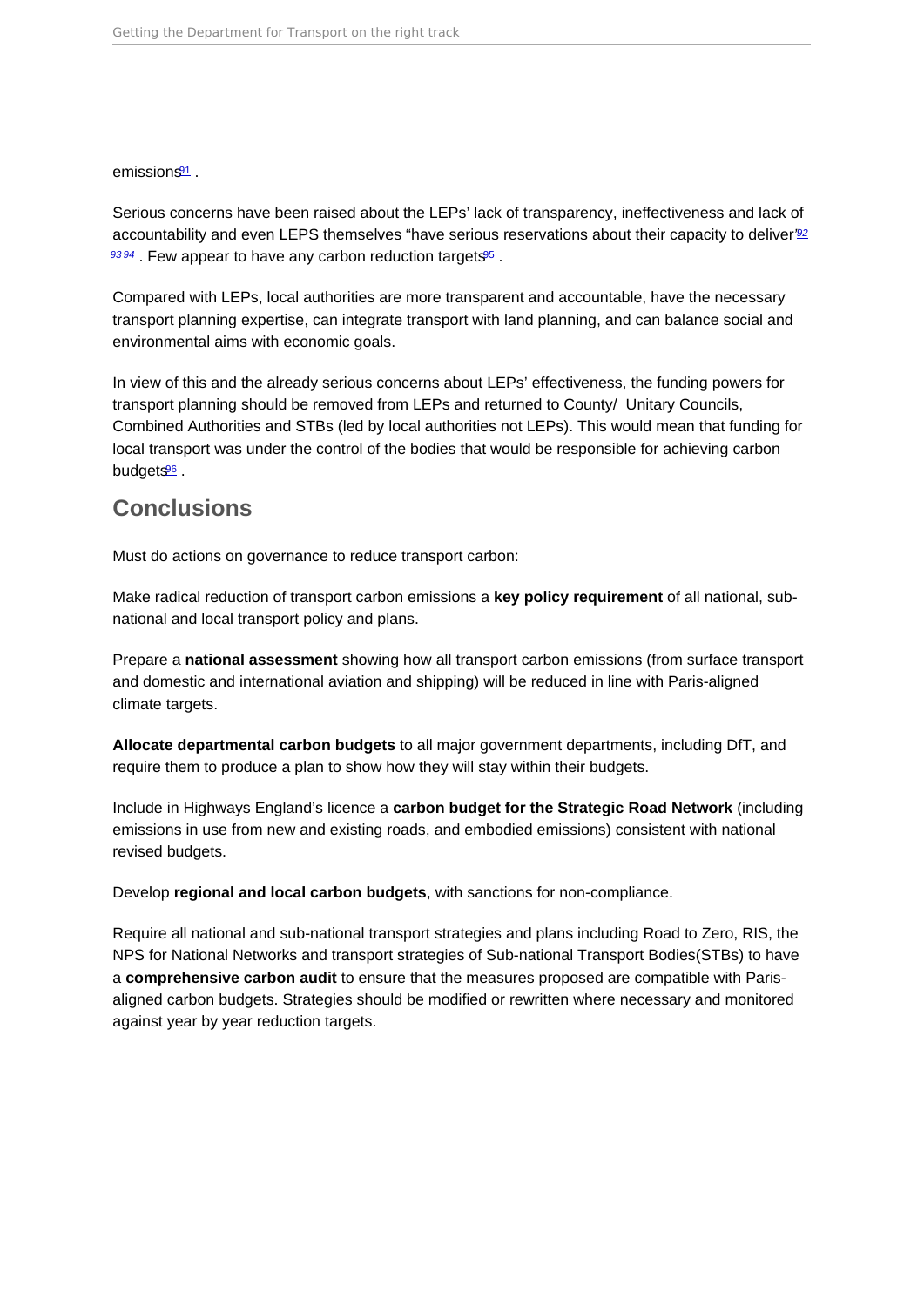<span id="page-10-0"></span>Replace the current appraisal system for transport schemes with an unbiased and transparent one that enables compliance with carbon targets and budgets.

Align transport funding with accountability for local carbon budgets by returning funding for transport infrastructure from LEPs back to Unitary / County Councils, Combined Authorities, and STBs led by local authorities.

# Acknowledgements

The authors would like to thank the following for help with information and/or advice for this paper (in alphabetical order):

Roger Geffen (Cycling UK), Phil Goodwin, Alistair Kirkbride, Greg Marsden (Institute for Transport Studies, University of Leeds), Anthony Rae, Anne Robinson, Ralph Smyth, Aud Tennøy (Institute of Transport Economics – Norwegian Centre for Transport Research), John Whitelegg (Associate, Zentrum für Mobilitätskultur in Kassel, Germany), Becky Willis.

We would also like to thank Jenny Bates, John Booth, Ric Bravery, Mike Childs, Richard Dyer, Haf Elgar, Magnus Gallie, Gerald Kells and Ric Lander of Friends of the Earth for their helpful comments.

A [PDF version of this briefing](https://www.transportforqualityoflife.com/u/files/5 Getting the Department for Transport on the right track briefing.pdf) with full references including hyperlinks is available on the Transport for Quality of Life website.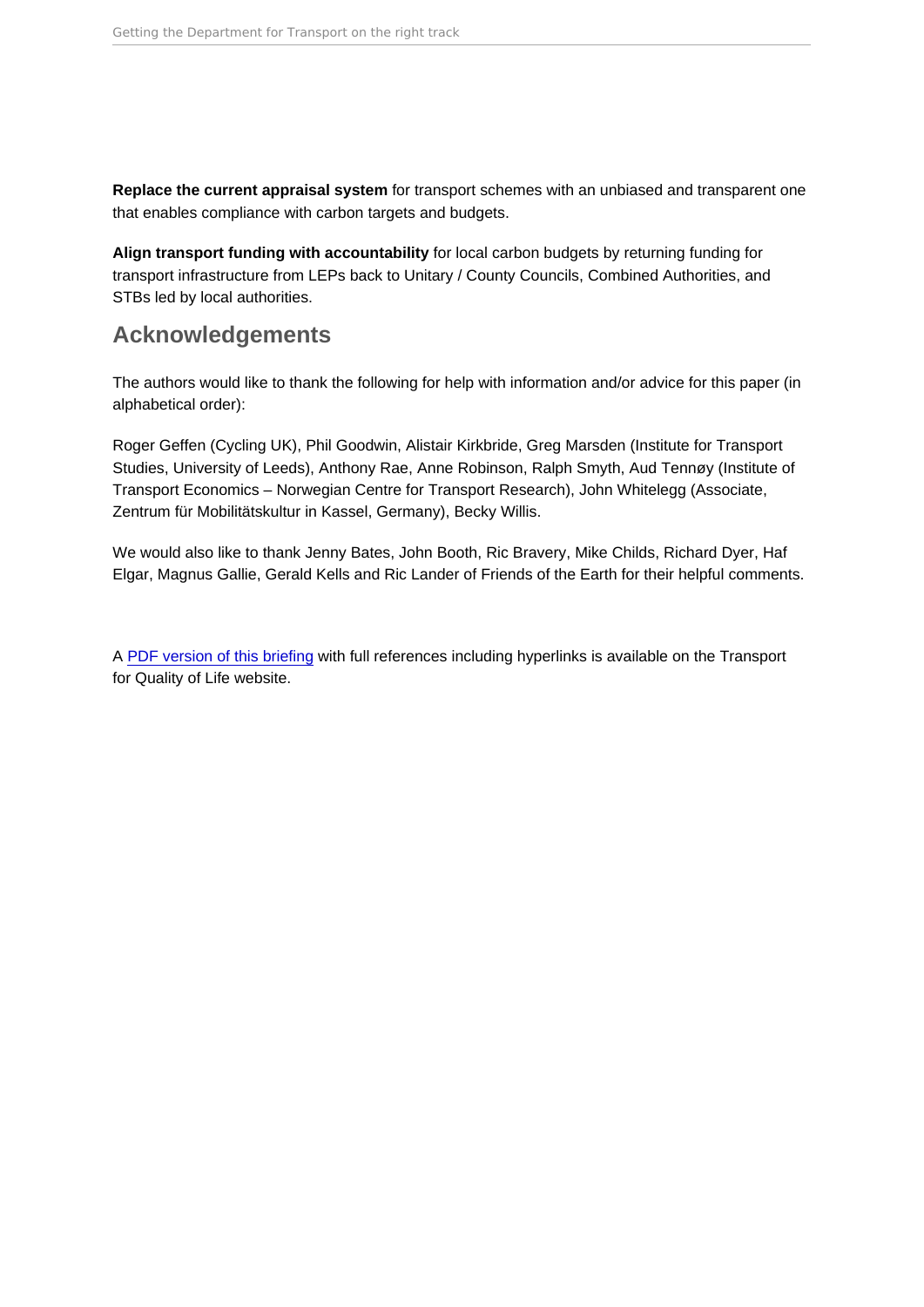#### <span id="page-11-0"></span>Notes

[1](#page-1-0) We estimate car mileage will need to be reduced in the order of 20-60% by 2030 compared with 2016 levels, depending on a range of factors such as the rate of uptake of electric cars, improvements in conventional car emissions, and rate of decarbonisation of the power grid. However even if 100% new cars are electric by 2030 there will need to be significant reductions in mileage of all cars before then. Hopkinson L. and Sloman L. (2018) More than Electric Cars: Why we need to reduce traffic to reach carbon targets. Briefing for Friends of the Earth. February 2019.

[2](#page-1-0) The OECD defines governance as "the exercise of political, economic and administrative authority necessary to manage a nation's affairs." The IMF defines it as "the process by which decisions are made and implemented (or not implemented). Within government, governance is the process by which public institutions conduct public affairs and manage public resources." OECD (20017) Glossary of statistical terms, accessed 18.01.2019.

[3](#page-2-0) The government's Transport Investment Strategy states "Expanding existing capacity to ease congestion: In many cases we need to invest to upgrade and enhance the existing network, making it better able to cope with demand by adding capacity to reduce congestion and crowding." Department for Transport (2017) Transport Investment Strategy. July 2017.

[4](#page-2-0) In his evidence to the M4 public inquiry, Professor John Whitelegg produced a list of 17 independent scientific sources on the economic impacts of major transport infrastructure, which showed that there is either no proven link or in some cases a negative link. Whitelegg J. (2017) Proof of Evidence In the matter of: Public Local Inquiry into the M4 relief road around Newport: The Economic case: jobs, inward investment and regeneration. On behalf of Gwent Wildlife Trust. February 2017.

[5](#page-2-0) Professor Phil Goodwin has pointed out that it has been known since 1925, and demonstrated in multiple subsequent reports, that new roads generate traffic. Goodwin P. (2006) Induced Traffic Again. And Again. And Again. Local Transport Today, 450, 24 August 2006.

[6](#page-2-0) This guides spending decisions, especially around the Strategic Road Network (SRN). It has four objectives around reducing congestion, enhancing growth, global competitiveness and new housing delivery. Department for Transport (2017) Transport Investment Strategy. July 2017.

[7](#page-2-0) There are 12 National Policy Statements including three for transport on National Networks, Ports and Airports. They comprise the government's objectives for the development of nationally significant infrastructure in a particular sector and state including "how this will contribute to sustainable development".

[8](#page-2-0) This NPS sets out the vision and policy for nationally significant road and rail infrastructure projects, including new motorway and trunk roads which will become part of the strategic road network (SRN). It states (misleadingly) that "The impact of road development on aggregate levels of [CO2 and pollutant] emissions is likely to be very small". Department for Transport (2014) National Policy Statement for National Networks. December 2014.

[9](#page-2-0) The STBs plan and prioritise transport infrastructure investment in a region. Currently the statutory STBs include Transport for London and Transport for the North, but in future they are likely to include Transport for the South East, Midlands Connect, England's Economic Heartland and emerging bodies in the South West, South West peninsula and East of England.

[10](#page-2-0) This guides spending decisions on major roads. It has five objectives around reducing congestion, enhancing growth, new housing delivery, supporting all transport users and supporting the SRN. Department for Transport (2018) Investment Planning Guidance For the Major Road Network and Large Local Majors Programmes. December 2018.

[11](#page-2-0) The Road Investment Strategy (RIS1) for 2015-2020 does include an aspiration for "major reductions in carbon emissions across the network" but assumes these will be achieved by electrification of the fleet. Department for Transport (2015) Road Investment Strategy: for the 2015/16 – 2019/20 Road Period. March 2015.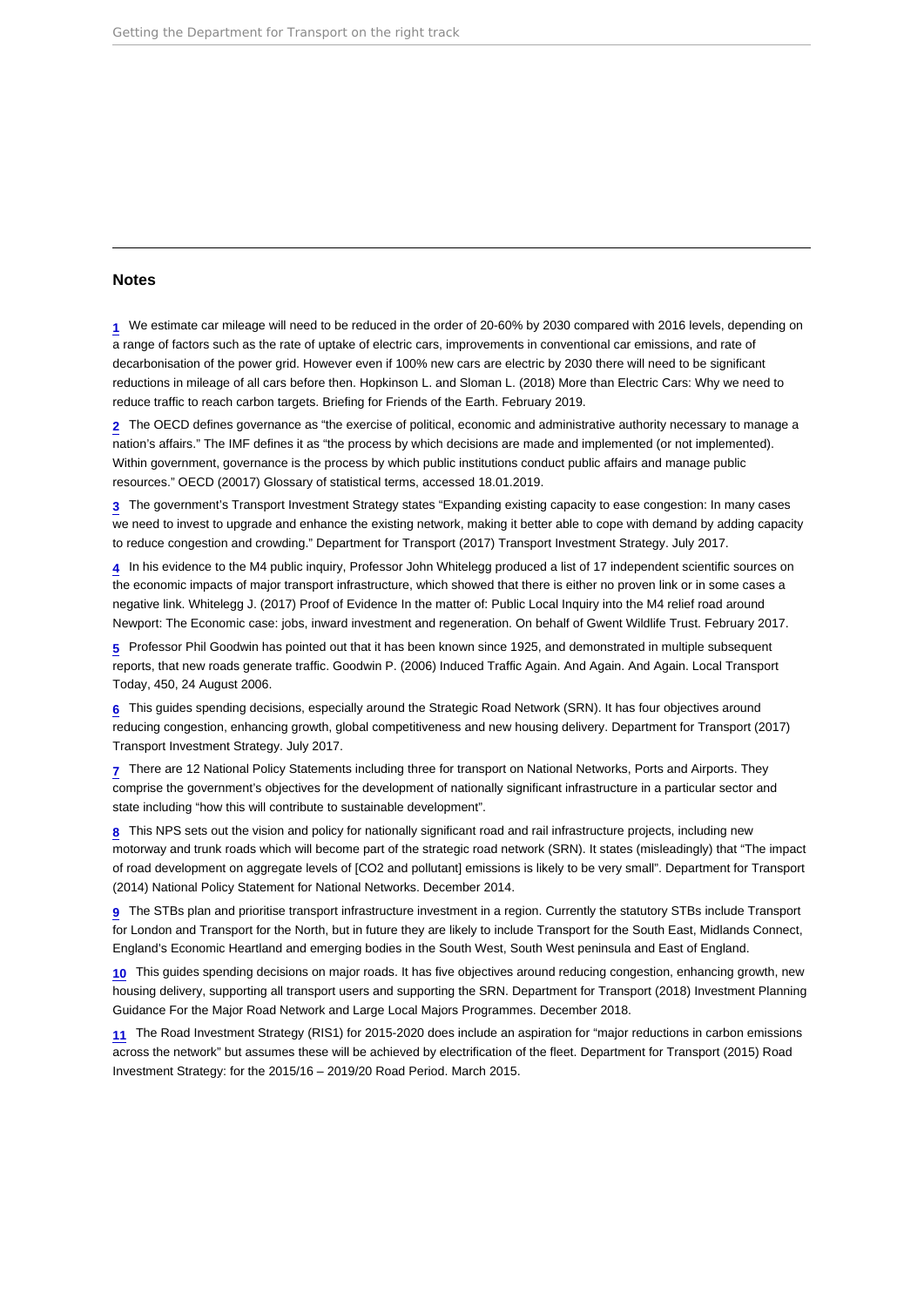<span id="page-12-0"></span>[12](#page-2-0) The draft Road Investment Strategy 2 (RIS2) for 2020-2025 refers to other government documents such as the 25 Year Environment Plan, Clean Air Strategy and Road to Zero strategy but has no specific carbon reduction requirements. Department for Transport (2018) Draft Road Investment Strategy 2 Government Objectives. October 2018.

[13](#page-2-0) At both a strategy and scheme level the amount of induced traffic generated by new roads is often underplayed. The RIS1 presented forecast traffic growth as inevitable and something to be provided for rather than managed. For RIS2 there is some recognition of induced demand but DfT relies on Highways England's evaluation of major road schemes to conclude that induced traffic 'occurs in only a minority of road schemes'. Department for Transport (2016) Analysis to Inform RIS2 - DfT's Strategy. By contrast our own assessment of Highways England's data for major road schemes concluded that induced traffic occurred on many road schemes, with average traffic increases of +47% in excess of background trends in the long run (8-20 years). Sloman L., Hopkinson L. and Taylor I. (2017) The Impacts of Road Projects in England. Report for CPRE, March 2017.

[14](#page-2-0) Hopkinson L. and Sloman L. (2018) More than Electric Cars: Why we need to reduce traffic to reach carbon targets. Briefing for Friends of the Earth. February 2019.

[15](#page-2-0) Vaughan A. (2019) Electric cars won't shrink emissions enough – we must cut travel too. Article for the New Scientist, 20 March 2019.

[16](#page-2-0) Northern Ireland's Department for Infrastructure (An Roinn Bonneagair), which oversees all transport services and infrastructure, has yet to agree its vision, goals and objectives. Northern Ireland Department for Infrastructure website, accessed 19.02.19.

[17](#page-2-0) The Scottish Transport Strategy has tackling climate change as one of its three objectives. Transport Scotland (2006 and refresh in 2016) National Transport Strategy.

[18](#page-2-0) The Welsh Transport Strategy has tackling climate change as one of its many outcomes but top of its list is reducing cardependency. Llywodraeth Cynulliad Cymru/Welsh Assembly Government (2008) One Wales Connecting the Nation: The Wales Transport Strategy.

[19](#page-3-0) These targets and budgets will need to be revised in line with the Paris Agreement. The Committee on Climate Change have been asked to provide advice on when the UK should reach net zero in line with the Paris Agreement; if that target should be set now; the implications for emissions in 2050 and how such reductions can be achieved. This advice is expected in May 2019. Committee on Climate Change (2018) Building a zero carbon economy - Call for Evidence.

[20](#page-3-0) At national level this includes government departments, non-departmental public bodies, arms-length agencies, boards, commissions and quasi government organisations. Bache I. et al. (2015) Blame Games and Climate Change: Accountability, Multi-Level Governance and Carbon Management.British Journal of Politics and International Relations, 17, pp. 64–88.

[21](#page-3-0) Bache I. et al. (2015) Blame Games and Climate Change: Accountability, Multi-Level Governance and Carbon Management. British Journal of Politics and International Relations, 17, pp. 64–88.

[22](#page-3-0) The need for an overarching carbon reduction policy framework covering all emissions from the transport sector will be covered in a future paper in this series.

[23](#page-3-0) The only objective in the 2018 DfT single departmental plan relevant to reducing carbon from road transport is: "(4.2) Ensure sustainability underpins future transport investment including promoting new technologies to reduce emissions." Department for Transport (2018) Single departmental plan. May 2018.

 $24$  Highways England's aims and objectives are set for it by the Government in the Highways England Licence, which requires HE to 'calculate and consider the carbon impact of road projects and factor carbon into design decisions, and seek to minimise carbon emissions and other greenhouse gases from its operations' but makes no reference to the need to reduce carbon emissions from traffic on the Strategic Road Network in order to meet the carbon budgets set by the Committee on Climate Change. Department for Transport (2015) Highways England: Licence. April 2015.

[25](#page-3-0) Despite contributing to increased car use and carbon emissions through planning, the Ministry of Housing, Communities and Local Government has nothing in its Single departmental plan about transport carbon.

[26](#page-3-0) Roberts C. (2018) Re-energising Wales. Decarbonising transport in Wales. Report for the Institute of Welsh Affairs. June 2018.

[27](#page-3-0) Cave S. (2017) Climate Change legislation in Northern Ireland: Is it just a lot of hot air? Blog from the Northern Ireland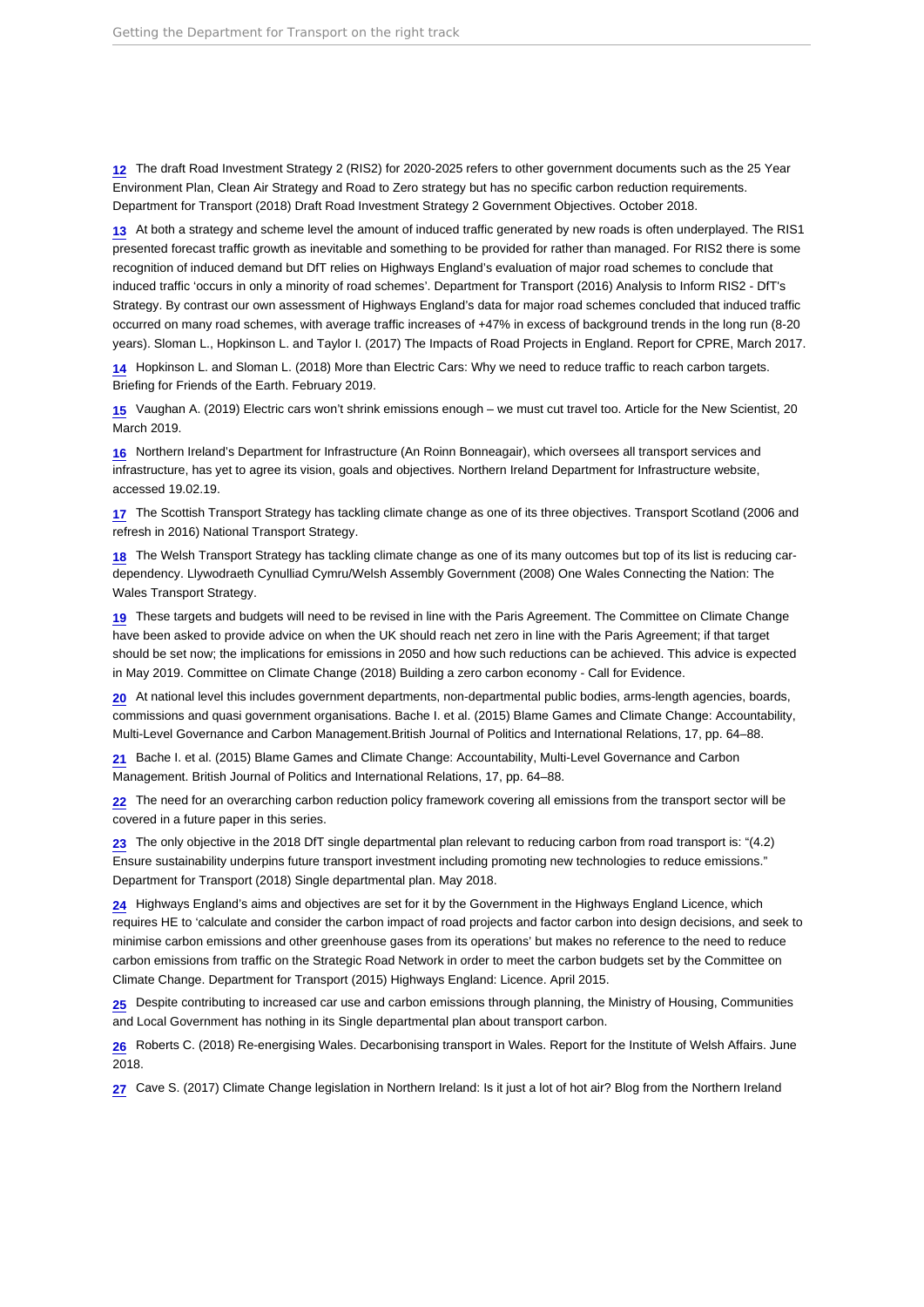<span id="page-13-0"></span>Assembly Research and Information Service. 30 November 2017.

[28](#page-3-0) Under the Climate Change (Scotland) Act 2009 public bodies have a duty to 'act in the best way calculated to contribute to the delivery of targets'.

[29](#page-3-0) Between 2008-2010 Local Authorities, as part of Local Strategic Partnerships (LSPs) were required to report on performance via national indicators, including three on climate change. These indicators included 'N186: per capita emissions of CO2 in a local area', which included emissions from surface transport. Two thirds of LSPs signed up to N186 and set targets to reduce emissions by 2011. Under the 2011 Localism Act indicators were abolished. Bache I. et al. (2015) Blame Games and Climate Change: Accountability, Multi-Level Governance and Carbon Management. British Journal of Politics and International Relations, 17, pp. 64–88.

[30](#page-3-0) Marsden G. and Groer S. (2016) Do institutional structures matter? A comparative analysis of urban carbon management policies in the UK and Germany, Journal of Transport Geography, 51, pp. 170-179.

[31](#page-4-0) Willis R. (2018) Building the political mandate for climate action. Report for Green Alliance, November 2018.

[32](#page-4-0) HM Government (2009) The UK Low Carbon Transition Plan. National Strategy for Climate and Energy. July 2009.

[33](#page-4-0) For the first carbon budget 2008-2012 transport was allocated 648 MtCO2e of which the Department for Transport was responsible for 76%, Business, Innovation and Skills 9%, Communities and Local Government 4%, Department of Culture, Media and Sport 4% and Ministry of Defence 3%. This budget was successively reduced over the 2nd and 3rd budget periods. DfT was also allocated small budgets within the waste, industrial process, farming and land, and public sectors. HM Government (2009) The UK Low Carbon Transition Plan. National Strategy for Climate and Energy. July 2009.

[34](#page-4-0) Department for Transport (2018) Road Traffic Statistics (Table TRA0103) Motor vehicle traffic (vehicle miles) by road class and region and country in Great Britain, annual 2017.

[35](#page-4-0) At departmental and sub-national level this could involve withholding funding. Alternatively there could be new legislation introducing a statutory duty with fines for non-compliance, the revenue from which could be ringfenced for local authority zero carbon transport measures.

[36](#page-4-0) Laybourn-Langton L. et al. (2017) Net Zero North. Delivering the Decarbonisation Mission in the North of England. Report for IPPR. December 2017.

[37](#page-4-0) Combined authorities comprise a legal agreement between two or more neighbouring authorities, with additional powers conferred by devolution deals. There are currently 9 combined authorities, 8 of which have agreed devolution deals and 7 of which have directly elected mayors. Sandford M. (2017) Combined Authorities. House of Commons Briefing Note 06649, July 2017 (numbers updated for this paper). Integrated Transport Authorities deliver integrated public transport in combined authorities, for example Transport for Greater Manchester.

[38](#page-4-0) This budget assessed how much carbon the Lake District is responsible for, including by visitors travelling to and from the area, their consumption within the national park and everything residents do within or outside the park boundary. Lake District National Park (undated) Carbon budget for the Lake District. Website, accessed 21.02.19.

[39](#page-4-0) The transport sector was found to be responsible for the majority of emissions, with 45% of the budget accounted for by visitors getting to and from the area (flying and driving). Berners Lee M. (2017) A new carbon baseline for the Lake District National Park. November 2017. Report by SW Consulting for the LDNPA.

[40](#page-5-0) Willis R. (2019) Personal communication by telephone, 21.01.2019.

[41](#page-5-0) The targets were developed by the Tyndall Centre for Climate Research using science-based evidence of how Greater Manchester and the City of Manchester can make a 'fair' contribution towards the 2°C commitment enshrined in the Paris Agreement. Kuriakose J. et al. (2018) Quantifying the implications of the Paris Agreement for Greater Manchester. Report by the Tyndall Centre, March 2018; and Kuriakose J. et al. (2018) Quantifying the implications of the Paris Agreement for the City of Manchester. Appendix 2. Report by the Tyndall Centre, July 2018.

[42](#page-5-0) The City of Manchester's draft city-wide 2020-2038 framework was adopted in March 2019. A final plan is due by 2020. Manchester City Council (2019) Manchester Zero Carbon 2038 – Manchester City Council's Commitment. Head of City Policy Report for Resolution. March 2019.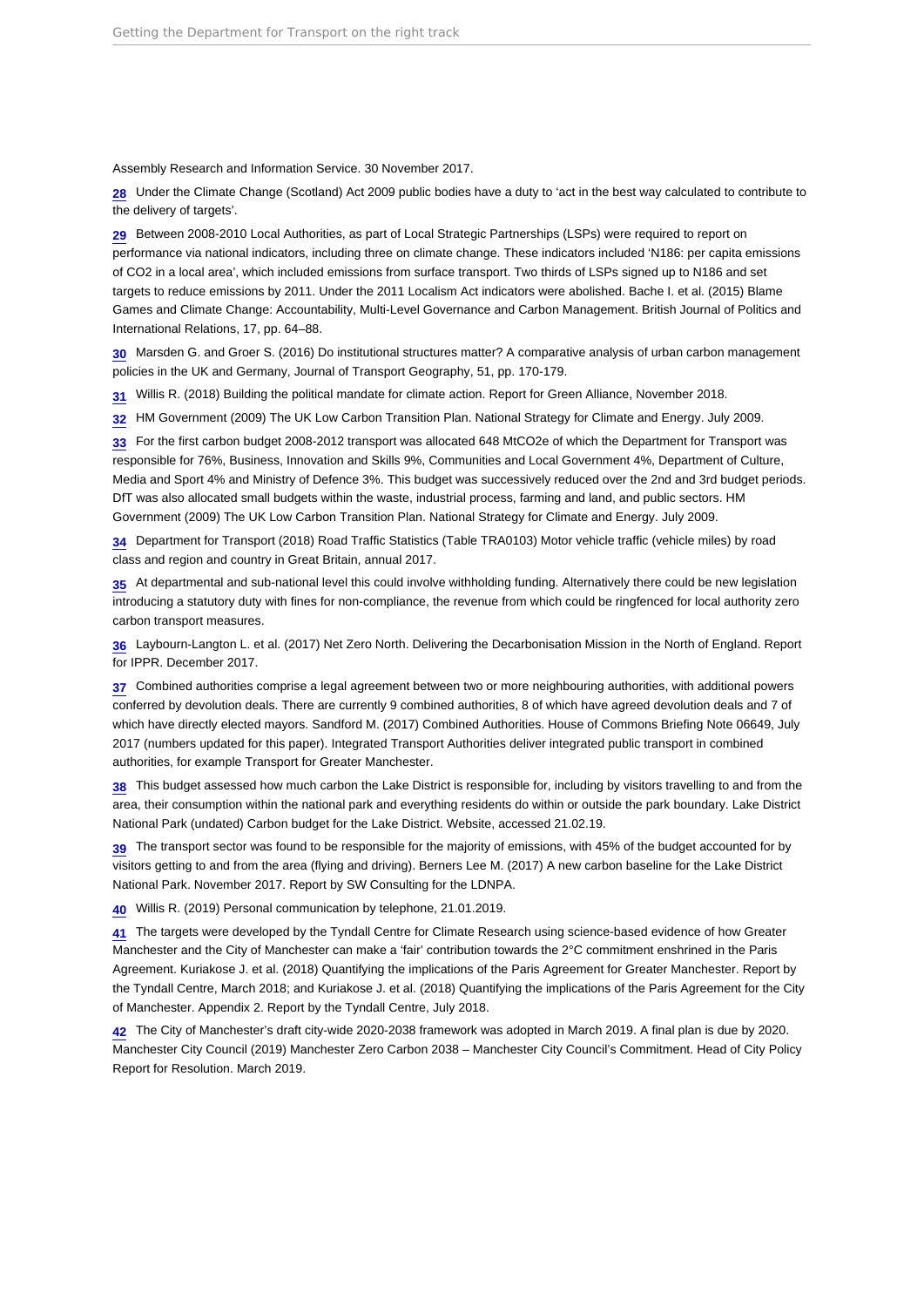<span id="page-14-0"></span>[43](#page-5-0) Greater Manchester adopted a 5 year environment plan 2019-2014 at a Mayoral Green Summit in March 2019. Transport proposals include doubling the number of electric vehicle charging points; moving to an emissions-free bus fleet; and investing up to £50m per year for three years to transform cycling and walking in the city-region.

[44](#page-5-0) Marsden G. and Groer S. (2016) Do institutional structures matter? A comparative analysis of urban carbon management policies in the UK and Germany, Journal of Transport Geography, 51, pp. 170-179

[45](#page-5-0) At the end of February 2019, over 40 first and second tier councils in UK had declared a climate emergency, with 27 aiming to become climate neutral by 2030 or before. Climate Emergency Declaration website, accessed 21.03.19.

[46](#page-5-0) Eckersley P. (2018) Who shapes local climate policy? Unpicking governance arrangements in English and German cities, Environmental Politics, 27:1, 139-160.

[47](#page-5-0) Government of Norway (2019) The rewards scheme, urban environment agreements and urban traffic reports. Article (translated) 4 February 2019.

[48](#page-5-0) Tennøy A. and Øksenholt K. V. (2018) The Impact of Changed Structural Conditions on Regional Sustainable Mobility Planning in Norway. Planning Theory & Practice, 19 (1). 93-113.

[49](#page-5-0) A coordinated housing, land use and transport planning law has a primary emphasis on sustainable development, although interviews with county officials suggested this made little difference in practice as the principle was already well accepted at local level. There are also legally binding land use provisions, such as steering housing and retail development towards central locations. Tennøy A. and Øksenholt K. V. (2018) The Impact of Changed Structural Conditions on Regional Sustainable Mobility Planning in Norway. Planning Theory & Practice, 19 (1), 93-113.

[50](#page-5-0) In 2010 80% of national roads were transferred from national to county control. Tennøy A. and Øksenholt K. V. (2018) The Impact of Changed Structural Conditions on Regional Sustainable Mobility Planning in Norway. Planning Theory & Practice, 19 (1), 93-113.

[51](#page-5-0) Measures that have been found to have the most potential to avoid or reduce car travel include: toll/road pricing, compact urban development and densification, increased parking fees and reduced access to parking spaces, better public transport services, pedestrian and bicycle facilities and reduced road capacity for the car. Government of Norway (2019) The rewards scheme, urban environment agreements and urban traffic reports. Article (translated) 4 February 2019.

[52](#page-6-0) The Road Traffic Reduction (National Targets) Act 1998 requires the Secretary of State for Transport to set and publish in a report targets for road traffic reduction in England, Wales and Scotland. Section 4 allows it to apply to Northern Ireland by Order in Council. Section 2(3) lists the adverse impacts, which include greenhouse gas emissions. Under Section 2(2) if the Secretary of State considers other targets or measures would be more appropriate there would need to be a report to Parliament explaining the reasons for using other targets/measures, with an assessment of the impact of these on road traffic reduction.

[53](#page-6-0) Rae A. (2018) Comment: Does the draft TfN strategy pass the crucial 'carbon test'? Article, Transport North website, 4 March 2018.

[54](#page-6-0) Under the Infrastructure Act 2015, Section 3(7)(a) the Secretary of State must lay before Parliament a report explaining why a RIS has not been set. The SoS should explain that RIS2 is being delayed because of the need to reconsider its impact on the environment under Section3(5), and specifically meeting Paris targets.

[55](#page-6-0) For example as well as the likely significant carbon impacts there are many other problems with the NPS on National Networks including the fact it would result in a 121% increase in congestion by 2040. CPRE (2015) National Networks National Policy Statement. A CPRE briefing for the House of Commons designation debate – January 2015.

[56](#page-6-0) Paragraph 5.18 from the National Policy Statement for National Networks. Section 11 of the 2008 Planning Act enables suspension of all or part of an NPS and could be used to suspend this paragraph.

[57](#page-6-0) In a study for CPRE, we estimated that road schemes completed in the 8-year period between 2002 and 2010 increased annual carbon emissions from the trunk road and motorway network by at least 3%. Even allowing for better vehicle efficiency, the significantly greater planned expenditure for the period 2020-2025 means that schemes to be built in the next five years will cause a substantial increase in carbon emissions from the trunk road and motorway network. Sloman L., Hopkinson L. and Taylor I. (2017) The Impacts of Road Projects in England. Report for CPRE, March 2017.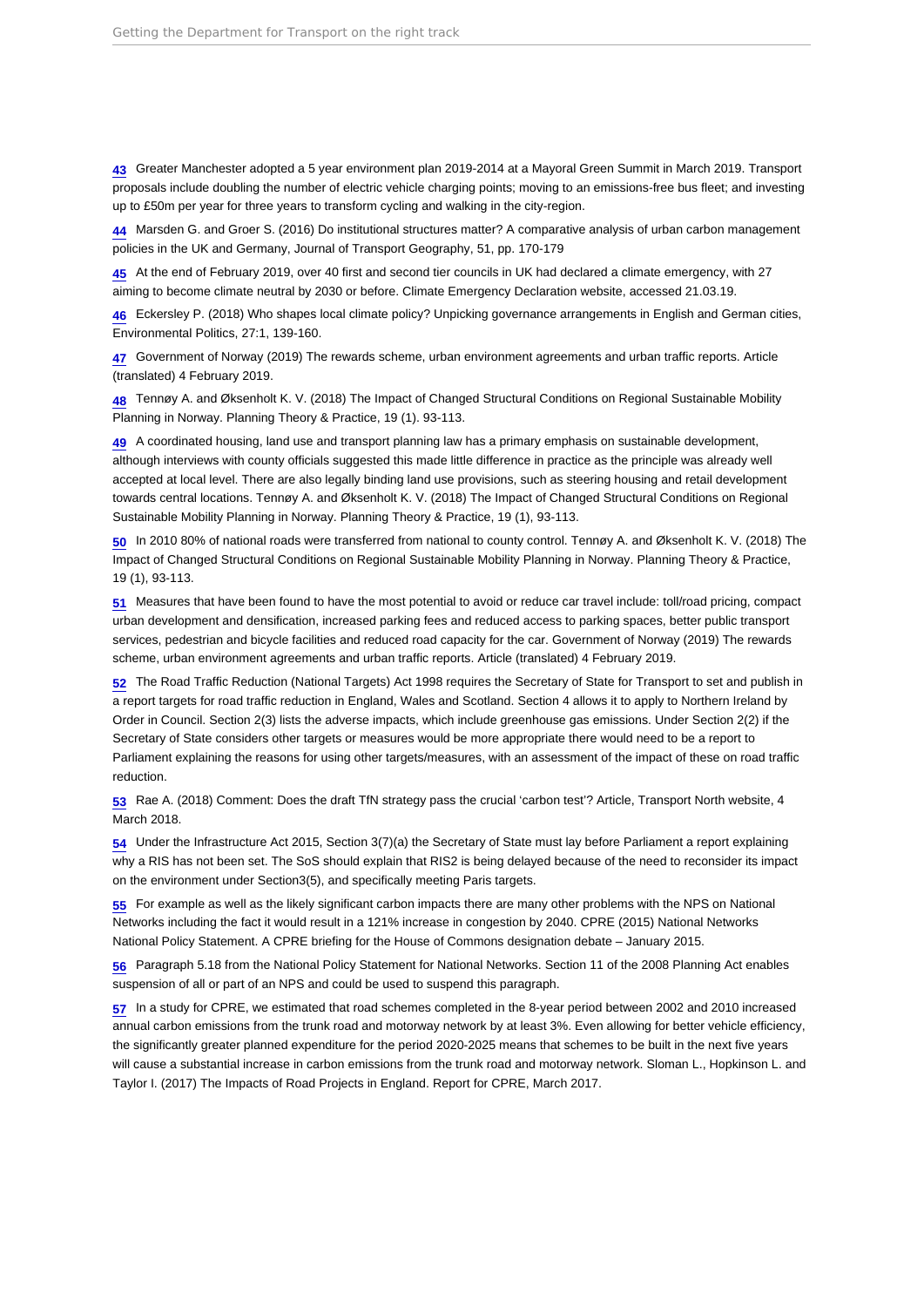<span id="page-15-0"></span>[58](#page-6-0) This should be a comprehensive and transparent carbon audit as part of a Strategic Environmental Assessment (SEA), with quantitative assessment of carbon impacts rather than a qualitative or traffic light assessment. The carbon emissions should be quantified for different schemes or packages of schemes, including a do-minimum case, and compared with reductions required under a Paris-compliant budget. All major assumptions should be listed. This contrasts with the SEA for the NPS on National Networks which gave no explanation for the unlikely conclusion that the cumulative carbon impacts from increased traffic and speeds on the SRN would be 'small', an increase of 0.43% in CO2 by 2040 compared with the baseline. Ramboll (undated) The National Policy Statement for National Networks. Appraisal of Sustainability.

[59](#page-6-0) It was estimated the embodied emissions in UK's planned transport infrastructure between 2014/15 and 2020/21 was nearly 57 MtCO2e. Scott K. et al. (2015) Embodied greenhouse gas emissions of the UK National Infrastructure Pipeline (NIP). Report by Sustainability Research Institute, University of Leeds.

[60](#page-6-0) Cross-party MPs recommended that the National Policy Statement for National Networks include an estimate of the impact on carbon emissions resulting from building more road infrastructure. This recommendation has still not been implemented. House of Commons Select Committee on Transport (2014) National Policy Statement on National Networks. Transport Committee 16th Report, April 2014.

[61](#page-6-0) This comprehensive audit showed that the Strategic Transport Plan (STP) would reduce carbon by 15-18% by 2025 and 22-27% by 2030 compared to 2015 levels, a significant shortfall compared to the 51% and 57% reduction necessary from 1990 levels as set out in the Committee on Climate Change's fourth and fifth carbon budgets. The audit recommended that the STP should consider a 46% carbon reduction target by 2030 compared to 2017 levels. Atkins (2018) Transport for the North Strategic Transport Plan lSA. Carbon Review. Report for Transport for the North. November 2018.

[62](#page-6-0) This includes a target to reduce greenhouse gas emissions by 0.3-1.5 MtCO2e by 2030. Mayor of London (2018) Mayor's Transport Strategy. March 2018.

[63](#page-6-0) The STP recognises the need for transport to meet the emission reductions for the current 4th and 5th carbon budgets and "acknowledges that total national carbon reduction levels may need to be even deeper, according to recent advice from the CCC." Transport for the North (2019) Final Draft Strategic Transport Plan.

[64](#page-6-0) Rae A. (2019) If climate change targets can be enforced in the North, then why not everywhere? Viewpoint in Local Transport Today, 66, 15-28 February 2019.

[65](#page-7-0) Rae A. (2019) If climate change targets can be enforced in the North, then why not everywhere? Viewpoint in Local Transport Today, 66, 15-28 February 2019

[66](#page-7-0) The Cities and Local Government Devolution Act 2016 creates the powers to establish STBs. Section 102I states that in preparing or revising its transport strategy an STB must have regard to "(b) the social and environmental impacts in connection with the implementation of the proposals contained in the strategy, (c) any current national policy relating to transport that has been published by or on behalf of Her Majesty's Government". The latter includes the Climate Change Act. Thanks to Anne Robinson and Anthony Rae for highlighting this.

[67](#page-7-0) Subsection 102I (10) of the Act states that "The constituent authorities of an STB must exercise transport functions with a view to securing the implementation of the proposals contained in the STB strategy" suggesting that the carbon reductions and pathway in the STB strategy must be applied by all the subsidiary local authorities in the region. Rae A. (2019) If climate change targets can be enforced in the North, then why not everywhere? Viewpoint in Local Transport Today, 66, 15-28 February 2019.

[68](#page-7-0) The legal duty to have regard to environmental impacts is only advisory and regulations should be drawn up to make carbon targets enforceable at different levels and to fill the accountability gap. Invoking powers in the 2016 Cities and Local Government Devolution Act, the regulations could (1) make provision about the Constitution of STBs (Section 102G) including reporting, review and scrutiny of planned and outturn transport carbon emissions; (2) under general functions (Section 102H), require provision of advice to the Secretary of State about how to ensure exercise of transport functions in the area leads to an emissions reduction trajectory that is Paris-compliant; and (3) give STBs a power of direction (Section 102P) over constituent authorities to exercise their powers in a way that meets the Paris trajectory and where needed for exercise of local transport functions (Section 102J).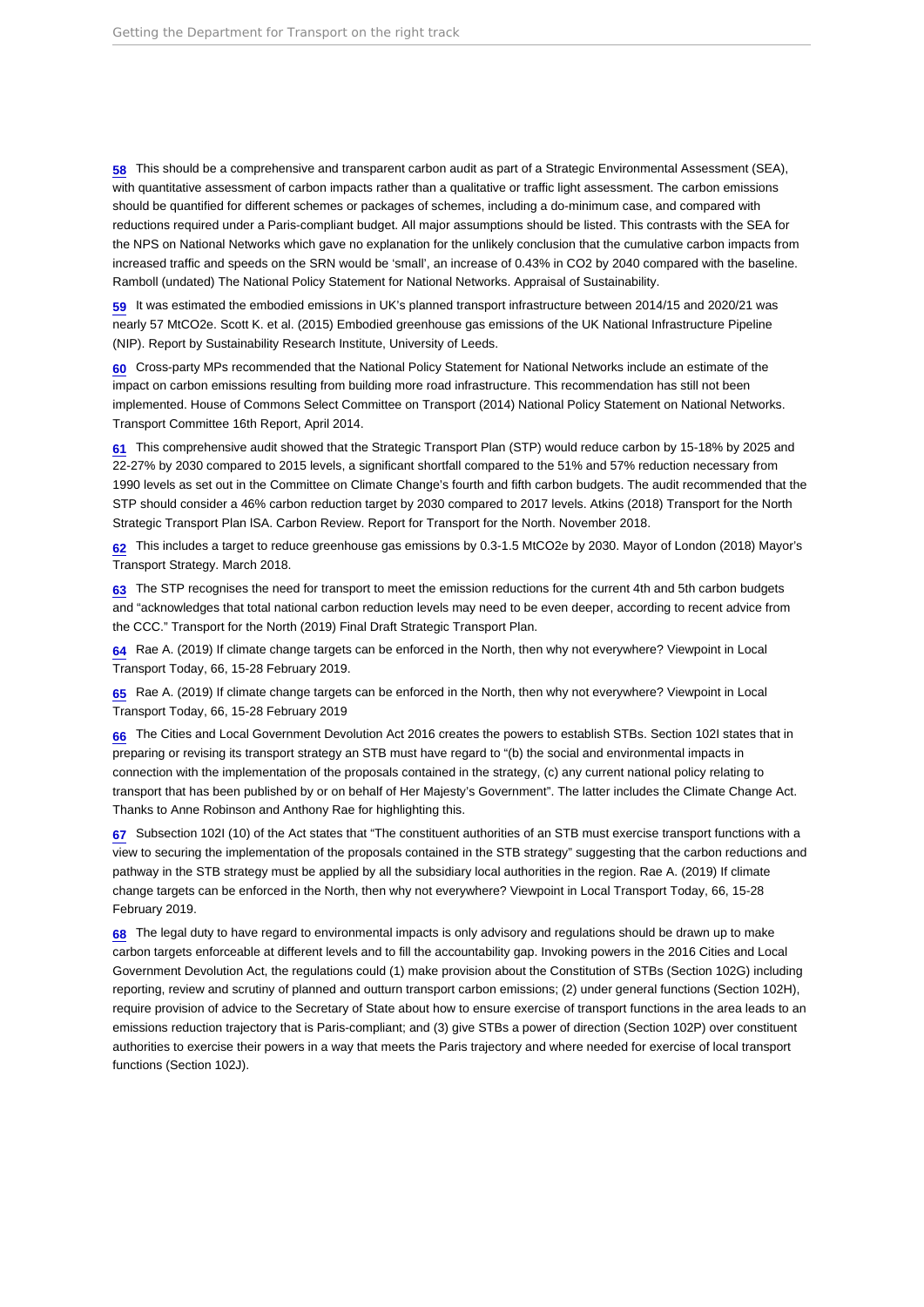<span id="page-16-0"></span>[69](#page-7-0) Road management strategies such as speed limit enforcement, speed reduction, or reallocation of road space could be done relatively quickly if carbon emission reductions were not in line with the performance indicators.

[70](#page-7-0) For example the DfT's 2014 Road Investment Strategy Performance Specification contains no Performance Indicator for carbon dioxide emissions, and only a vague commitment to develop one. This still hasn't been done after five years.

[71](#page-7-0) Much of the process that is detailed in the official guidance is sensible and involves, for example, establishing the need for an intervention, identifying objectives, identifying interventions, and considering a wide range of options. Department for Transport (2018) Transport Analysis Guidance. The Transport Appraisal Process. May 2018.

[72](#page-7-0) There are numerous cases where local groups have proposed effective alternatives to roads that have been ignored. For example, in the public inquiry for the proposed M4 Corridor around Newport, Friends of the Earth Wales proposed options to address the congestion around Newport which would obviate the need for the proposed new road. FoE Cymru (2016) Submission to the Public Local Inquiry into the M4 corridor around Newport. September 2016. In another case alternatives to a link road to the M6 in Lancashire were proposed by the local community but not considered by the Planning Inspector. James A. (2010) Heysham M6 Link Road. Review and Proposal. Report to Transport Solutions for Lancaster and Morecambe (TSLM).

[73](#page-7-0) Similar excel-based tools are used to assess costs and benefits comprising WebTAG in England, WelTAG in Wales, ScotTAG in Scotland, while Northern Ireland also appears to use the DfT's tool for appraisal. The results from these 'blackbox' calculations are presented in a single appraisal table.

[74](#page-7-0) A benefit-cost ratio (BCR) >1 indicates that the benefits of the scheme outweigh the costs. The higher the BCR, the greater the apparent value for money. While the guidance says that impacts that cannot be monetised should still be considered, in practice these other impacts (e.g. loss of tranquillity) are effectively ignored. DfT (2018) TAG UNIT A1.1. Cost-Benefit Analysis, May 2018.

[75](#page-7-0) For example, less traffic and lower fuel consumption are treated as 'costs' in WebTAG rather than 'benefits' due to reduced tax receipts from fuel duty.

[76](#page-7-0) Journey time savings are used as a proxy for all economic benefits, but other economic benefits are also added, leading to double-counting. Buchan K. (2014) Only major reforms can restore confidence in appraisal. Letter from Keith Buchan, Director MTRU, to Local Transport Today, 643, March/April 2014.

[77](#page-7-0) David Metz, former chief scientist at the Department for Transport, has made many criticisms of the use of travel time savings in scheme appraisal: Metz D. (2008) The Myth of Travel Time Saving Transport Reviews 28, 3, pp.321-336; Metz D. (2014) Travel demand: the basics. Local Transport Today, 643, March/April 2014; Metz D. (2015) Economics of road investment – a critique, article on Peak Car website, 22 May 2015, accessed 21.02.19. Professor John Whitelegg has also argued that travel time savings should not feature in scheme appraisal: Whitelegg, J. (2012) How much transport can landscape tolerate: new ways of thinking about traffic, landscape and nature? in Koerner, S. et al. (eds) Landschaft und Verkehr, University of Kassel, Germany, ISBN 978-3-86219-358-5, pp 93-114. The principal criticism is that in practice, no time is actually saved (except in the very short term). Instead, new transport infrastructure opens up land for development of housing, shopping centres or business parks, and people have to travel further to reach jobs, shops etc.

[78](#page-7-0) In the case of a new high speed road, the predicted time saved per driver is assigned a generous monetary value which is then multiplied by the millions of drivers forecast to use the road over its lifetime of say, 60 years. For example, in WebTAG the perceived value of the Working (Employers' Business) Time of a car driver is £14.86/hour in 2018 (at 2010 prices), which increases to £41.52/hour for 2070.

[79](#page-7-0) The current approach to traffic forecasting not only appears to generate unrealistic estimates of growth but there is also a tendency to treat the 'central' case or scenario as the 'most probable' outcome. See Marsden G. et al. (2018) All Change? The future of travel demand and the implications for policy and planning. May 2018. The First Report of the Commission on Travel Demand; and Goodwin P. (2018) How should we use the road traffic forecasts in practice? Local Transport Today, 12 October 2018.

[80](#page-7-0) In a review of major highway projects, the forecast journey time savings accounted for 85% of the predicted scheme benefits, while the remaining 15% resulted from predicted reductions in collisions. The actual benefits after completion were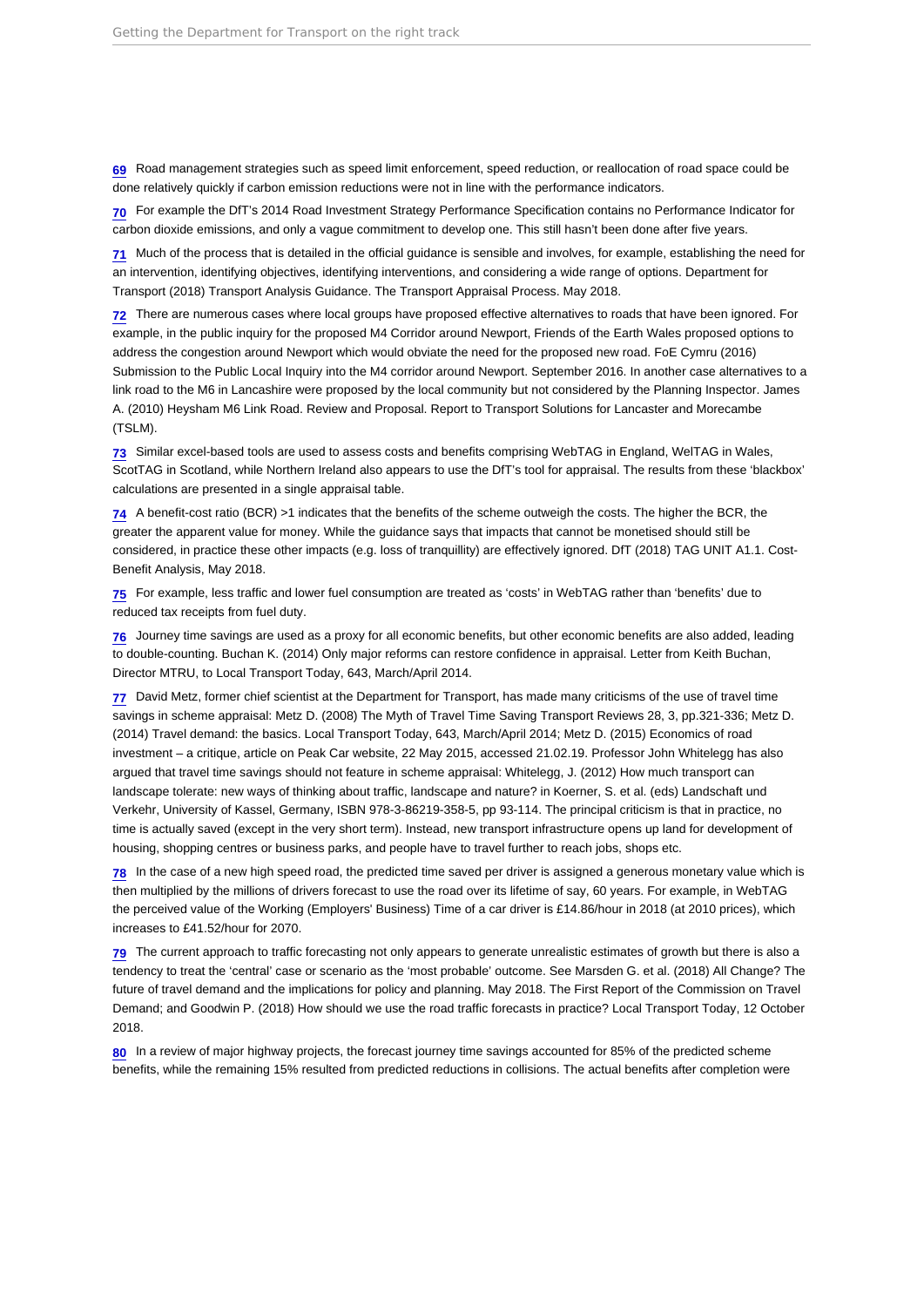<span id="page-17-0"></span>found to be 79% for journey time savings, reductions in collisions were 20% and all other factors were 1%. Sloman L. et al. (2017) The Impacts of Road Projects in England. Report for CPRE, March 2017.

[81](#page-8-0) The three projects were specifically (1): Tram Extension to Lytham; (2): Tram-Train Preston-Blackpool; (3): M6 Heysham Link Road. Hickman R. (2015) The problematic application of CBA in transport appraisal. Presentation, Sintropher final workshop, Brussels, 2015.

[82](#page-8-0) The practice of discounting, which places greater weight on costs and benefits in the short term, is supposed to reflect the fact that people, and society as a whole, prefer to receive goods and services now rather than later. However this means environmental problems such as climate change which incur large costs in the longer term count for little. For example a £1 billion environmental cost in 50 years time is discounted to a net present value of £147 million. Hickman R. (2015) The problematic application of CBA in transport appraisal. Presentation, Sintropher final workshop, Brussels, 2015.

[83](#page-8-0) The costs and benefits occurring in the first 30 years of a programme, project or policy are generally discounted at an annual rate of 3.5%, declining thereafter. A high discount rate suggests those alive today are worth more than future generations, which some argue is unethical. This is why the Stern Review on the economics of climate change published in 2006 adopted a lower rate of 1.4%. Carbon Brief (2017) Q&A: The Social Cost of Carbon. 14 February 2017.

[84](#page-8-0) For example backcasting, an alternative to forecasting, starts with a desired future scenario and works backwards to determine what actions and decisions are needed to reach that scenario. This has been used by DfT in its 2004 VIBAT UK study and has been proposed as a useful approach for dealing with complex problems such as sustainable mobility. Miola A. (2008) Backcasting approach for sustainable mobility. Report by the European Commission Joint Research Centre Institute for Environment and Sustainability.

[85](#page-8-0) This approach does not rely on monetary values and makes the options and their contribution to different criteria explicit. Department of Communities and Local Government (2009) Multi criteria analysis: a manual.

[86](#page-8-0) TfL use a multi-criteria framework tool to appraise schemes against targets. As well as monitoring progress on a Londonwide basis, all major schemes will also be monitored to assess their contribution to the strategy aims. Mayor of London (2018) Mayor's Transport Strategy. March 2018.

[87](#page-8-0) The M4 Corridor around Newport is a proposed 14-mile three-lane motorway in South Wales which the Welsh Government is promoting because the existing M4 is congested. An alternative sustainable travel package outscored the preferred M4 route using both the Welsh Government's economic appraisal method (WelTAG 2017) and a MCA using the criteria mandated by the Well-being of Future Generations (Wales) Act 2015. The Future Generations Commissioner for Wales, the Centre for Transport and Society (CTS), University of the West of England, Sustrans and New Economics Foundation (2018) Transport Fit for Future Generations. September 2018.

[88](#page-8-0) LEPs are private sector led partnerships with the public sector whose aim is to promote economic growth and jobs in local areas. There are currently 38 LEPs. LEP Network, website, accessed 21.02.19.

[89](#page-8-0) As of March 2016 £7.3 billion of Growth Deal funding had been allocated, as well as a further €6.5 billion (ca. £5.7 billion) of EU funding for the period 2014-2020. Ward M. (2017) Local Enterprise Partnerships. House of Commons Briefing. Number 5651, 2 May 2017.

[90](#page-8-0) Berry, S. (2014). The truth about those road spending figures. Blog for Campaign for Better Transport, 23 November 2014.

[91](#page-9-0) For example, funding for out of town Enterprise Zones and business/science parks. Hopkinson L. and Sloman L. (2019) Planning for less car use. Briefing for Friends of the Earth. February 2019.

[92](#page-9-0) National Audit Office (2016) Local Enterprise Partnerships. 23 March 2016.

[93](#page-9-0) LEPS are not required to consult the public on their activities, and are not subject to Freedom of Information or the EU Environmental Information Regulations. The majority of LEPs do not allow the public to attend their meetings. Robinson A. (2019) Personal communication by email, 25.02.19 and 15.03.19.

[94](#page-9-0) Pike A. et al. (2015) Local institutions and local economic development: the Local Enterprise Partnerships in England, 2010-. Cambridge Journal of Regions, Economic and Society, 8, pp. 185-204.

[95](#page-9-0) Greater Birmingham and Solihull LEP are one of the few LEPs to develop low carbon energy and transport plans, with